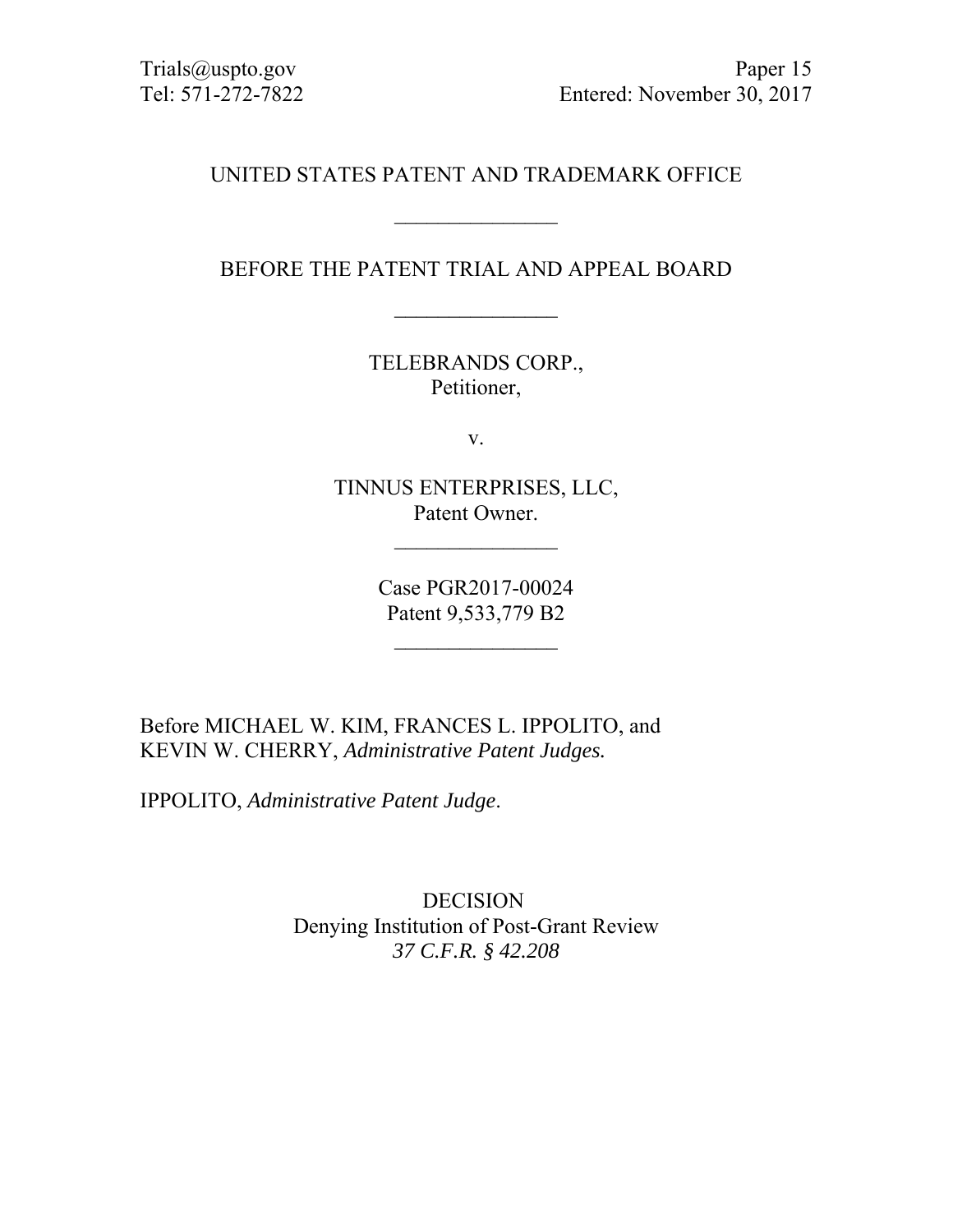### I. INTRODUCTION

Telebrands Corp. ("Petitioner") filed a Petition (Paper 1, "Pet.") for post-grant review of claims 1–13 of U.S. Patent No. 9,533,779 B2 (Ex. 1001, "the '779 patent"). Tinnus Enterprises, LLC ("Patent Owner") filed a Preliminary Response (Paper 9, "Prelim. Resp."). We have authority under 35 U.S.C. § 324, which provides that a post-grant review may be instituted only if "the information presented in the petition . . . demonstrate[s] that it is more likely than not that at least 1 of the claims challenged in the petition is unpatentable." *See also* 37 C.F.R. § 42.4(a) ("The Board institutes the trial on behalf of the Director."). We determine that the information presented in the Petition does not demonstrate that it is more likely than not that Petitioner would prevail in showing that any of the challenged claims are unpatentable under the grounds of unpatentability asserted in the Petition. Accordingly, we do not institute a post-grant review of any of the challenged claims (i.e., claims 1–13) of the '779 patent.

#### *A. Related Proceedings*

Petitioner indicates that the '779 patent is involved in *Tinnus Enterprises, LLC v. Telebrands Corp.*, Civil Action No. 6:17-cv-00170- RWS-JDL (E.D. Tex.). Pet. 3.

Related U.S. Patent No. 9,051,066 B1 ("the '066 patent") is the subject of post-grant review in PGR2015-00018 involving the same parties ("the -00018 PGR"). The Board instituted trial in the -00018 PGR on January 4, 2016. *See Telebrands Corp. v. Tinnus Enterprises, LLC*, Case PGR2015-00018 (PTAB Jan. 4, 2016) (Paper 7) ("-00018 PGR DI."). A final written decision in PGR2015-00018 issued on December 30, 2016 finding claims 1–6, 8, and 10–14 of the '066 patent unpatentable for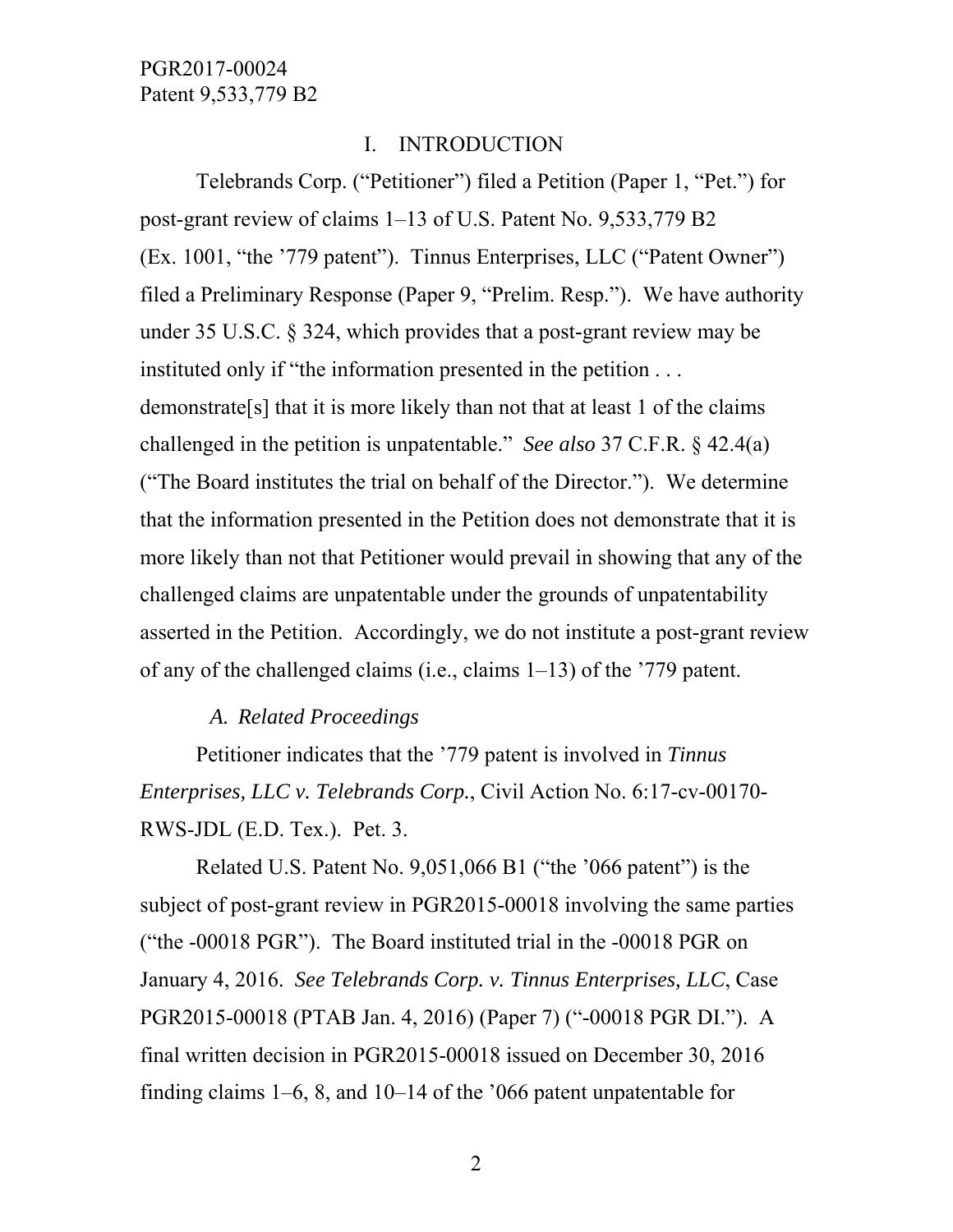indefiniteness under 35 U.S.C. § 112(b). *See Telebrands Corp. v. Tinnus Enterprises LLC*, Case PGR2015-00018 (PTAB Dec. 30, 2016) (Paper 75) ("-00018 PGR FD"). The -00018 PGR FD is the subject of an appeal to the Federal Circuit styled as *Tinnus Enterprises, LLC v. Telebrands Corp.*, No. 2017-1726 (Fed. Cir.). Paper 14, 4.

The '066 patent is also involved in federal district court proceedings, *Tinnus Enterprises, LLC, et al. v. Telebrands Corp., et al.*, 6:15-cv-00551 RWS-JDL (E.D. Tex.) and *Tinnus Enterprises, LLC, et al. v. Telebrands Corp.*, Civil Action No. 6:17-cv-00199-RWS-JDL. Paper 14, 3–4. The Federal Circuit affirmed the district court's decision granting a preliminary injunction in the 15-cv-000551 proceeding in *Tinnus Enterprises, LLC v. Telebrands Corp.*, 846 F.3d 1190 (Fed. Cir. 2017).

Additionally, related U.S. Patent Nos. 9,242,749 B2 ("the '749 patent") and 9,315,282 B2 ("the '282 patent") are the subject of post-grant review petitions filed by Petitioner in PGR2016-00030 and PGR2016- 00031, respectively. *See* Paper 14, 2. We instituted post-grant reviews involving both patents on February 21, 2017. *See Telebrands Corp. v. Tinnus Enterprises, LLC*, Case PGR2016-00030 (PTAB Feb. 21, 2017) (Paper 16) (instituting post-grant review as to the '749 patent); *Telebrands Corp. v. Tinnus Enterprises, LLC*, Case PGR2016-00031 (PTAB Feb. 21, 2017) (Paper 15) (instituting post-grant review as to the '282 patent). We are informed that Petitioner is named as a defendant in federal district court cases involving the '749 and '282 patents—*Tinnus Enterprises, LLC v. Telebrands Corp.*, Civil Action No. 6:16-cv-00033-RWS-JDL (E.D. Tex.) and *Tinnus Enterprises, LLC v. Wal-Mart Stores, Inc.*, Civil Action No. 6:16-cv-00034-RWS-JDL (E.D. Tex.). Paper 14, 4. There are also appeals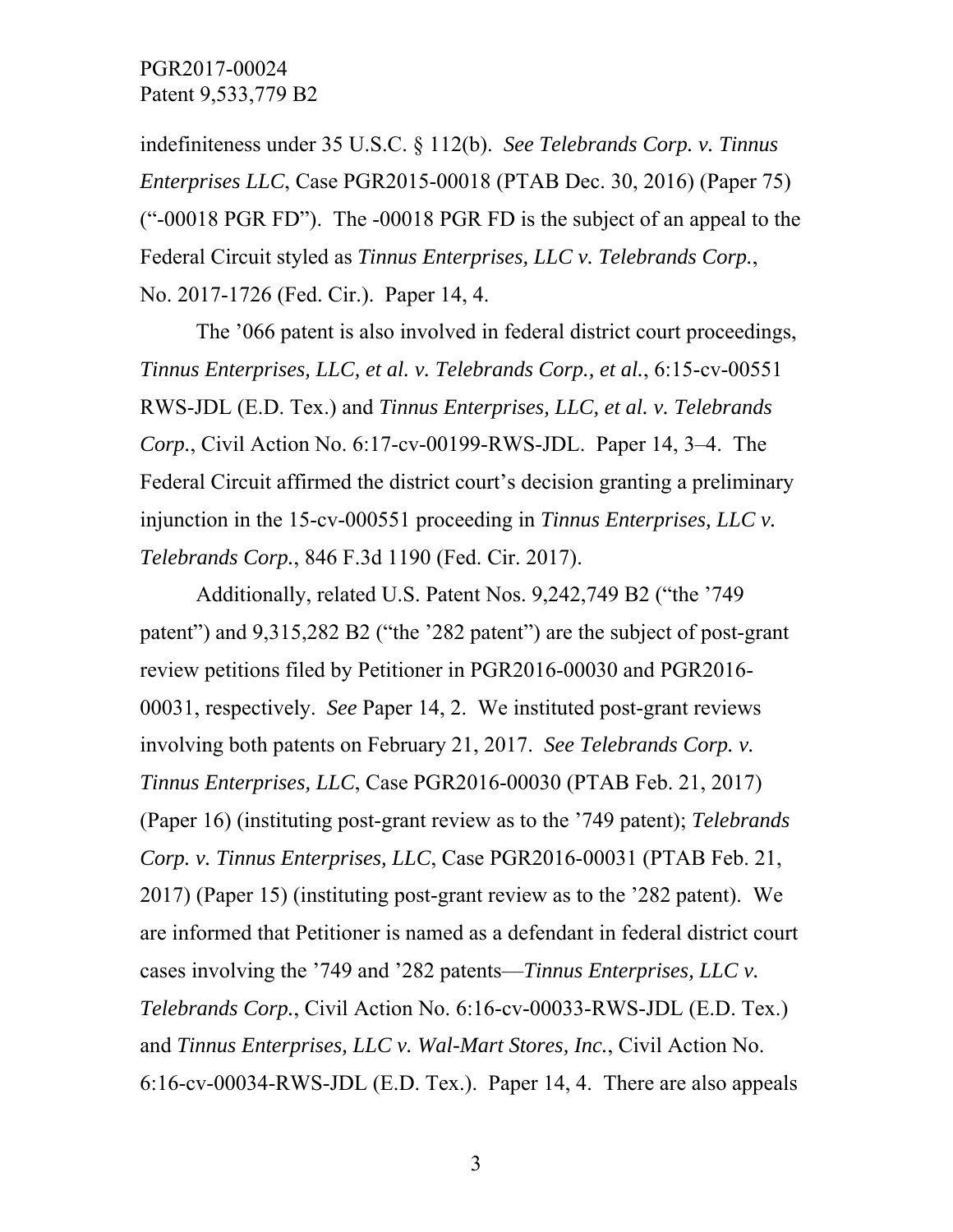pending at the Federal Circuit concerning the district court's grant of a preliminary injunction against Petitioner regarding the '749 and '282 patents—*Tinnus Enterprises, LLC v. Telebrands Corp.*, Nos. 2017-1175, 2017-1760, 2017-1811 (Fed. Cir.). *Id.* at 4–5.

Related U.S. Patent No. 9,527,612 B2 ("the '612 patent") is also the subject of a post-grant review pending as PGR2017-00015. Post-grant review of the '612 patent was instituted on October 11, 2017. *Tinnus Enterprises, LLC*, Case PGR2017-00015 (PTAB Oct. 11, 2017) (Paper 16) (instituting post-grant review as to the '612 patent).

There are also three additional petitions for post-grant review currently pending—PGR2017-00040, PGR2017-00051, and PGR2017- 00052. Paper 14, 2. Both the petition in the instant proceeding (PGR2017- 00024) and PGR2017-00052 challenge U.S. Patent No. 9,533,779 B2. PGR2017-00040 challenges U.S. Patent No. 9,682,789 B2. PGR2017- 00051 challenges the '612 patent (also the subject of PGR2017-00015).

Patent Owner further indicates that patents commonly owned with the '779 patent may be affected by a decision in *Tinnus Enterprises, LLC v. Wal-Mart Stores, Inc.*, No. 6:17-cv-00361 (E.D. Texas). Paper 14, 3.

#### *B. The '779 Patent*

 The '779 patent, titled "System and Method for Filling Containers with Fluids," issued January 3, 2017, from U.S. Application No. 14/929,787 ("the '787 application"), filed November 2, 2015. Ex. 1001, at [54], [10], [21], [22]. The '787 application is a continuation of U.S. Application No. 14/723,953, filed on May 28, 2015, which issued as the '749 patent. *Id.* at [63]. The '779 patent further claims the benefit of U.S. Provisional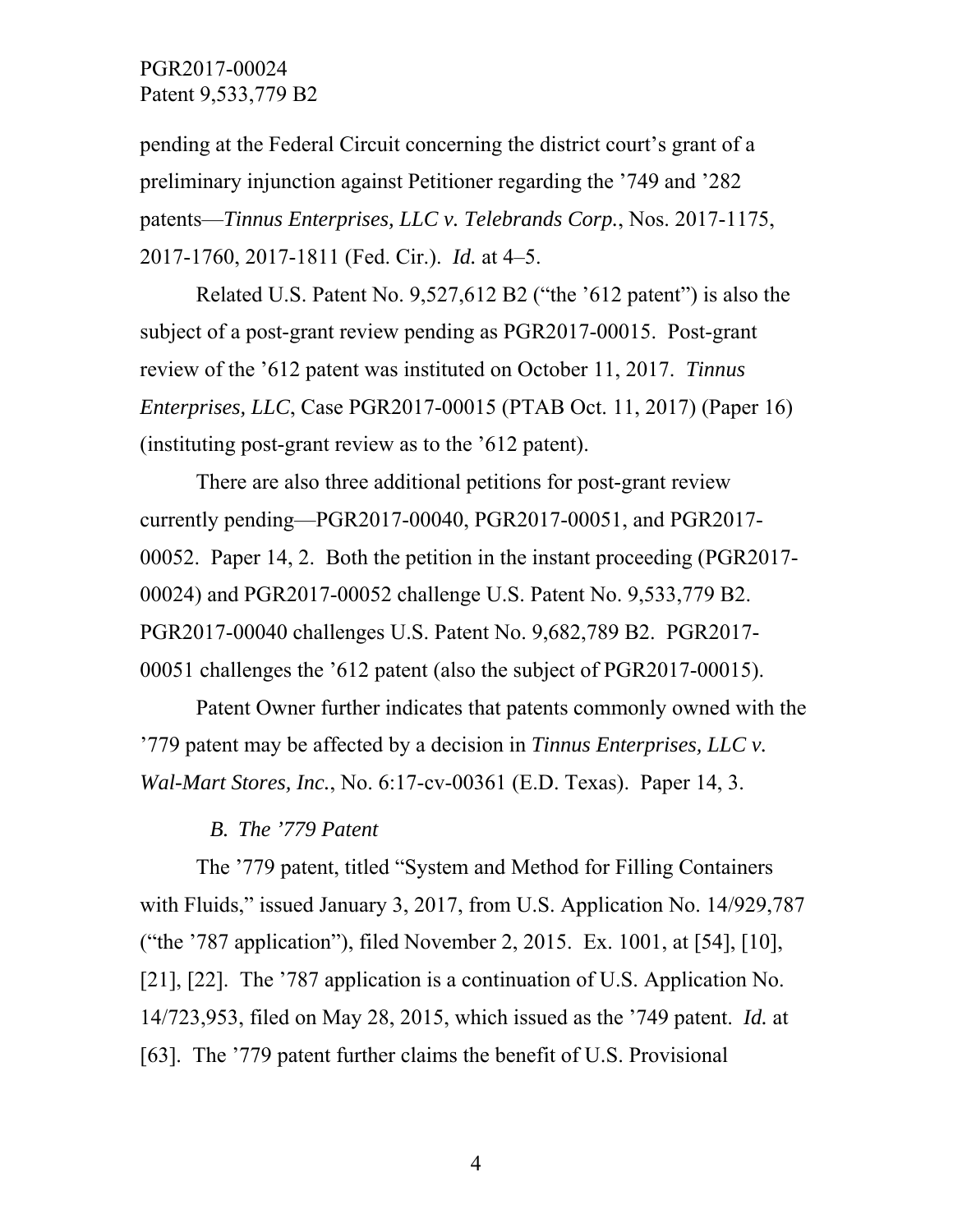$\overline{a}$ 

Application No. 61/942,193 filed on February 20, 2014 and U.S. Provisional Application No. 61/937,083 filed on February 7, 2014. *Id.* at 1:7–17.1

The '779 patent is directed generally to systems and methods for filling containers with fluids. Ex. 1001, Title. Figure 1 of the '779 patent is reproduced below.



<sup>&</sup>lt;sup>1</sup> Because the earliest possible effective filing date for the '779 patent is after March 16, 2013 (the effective date for the first inventor to file provisions of the America Invents Act), and this petition was filed within 9 months of its issue date, the '779 patent is eligible for post-grant review. *See* 35 U.S.C.  $§$  321(c).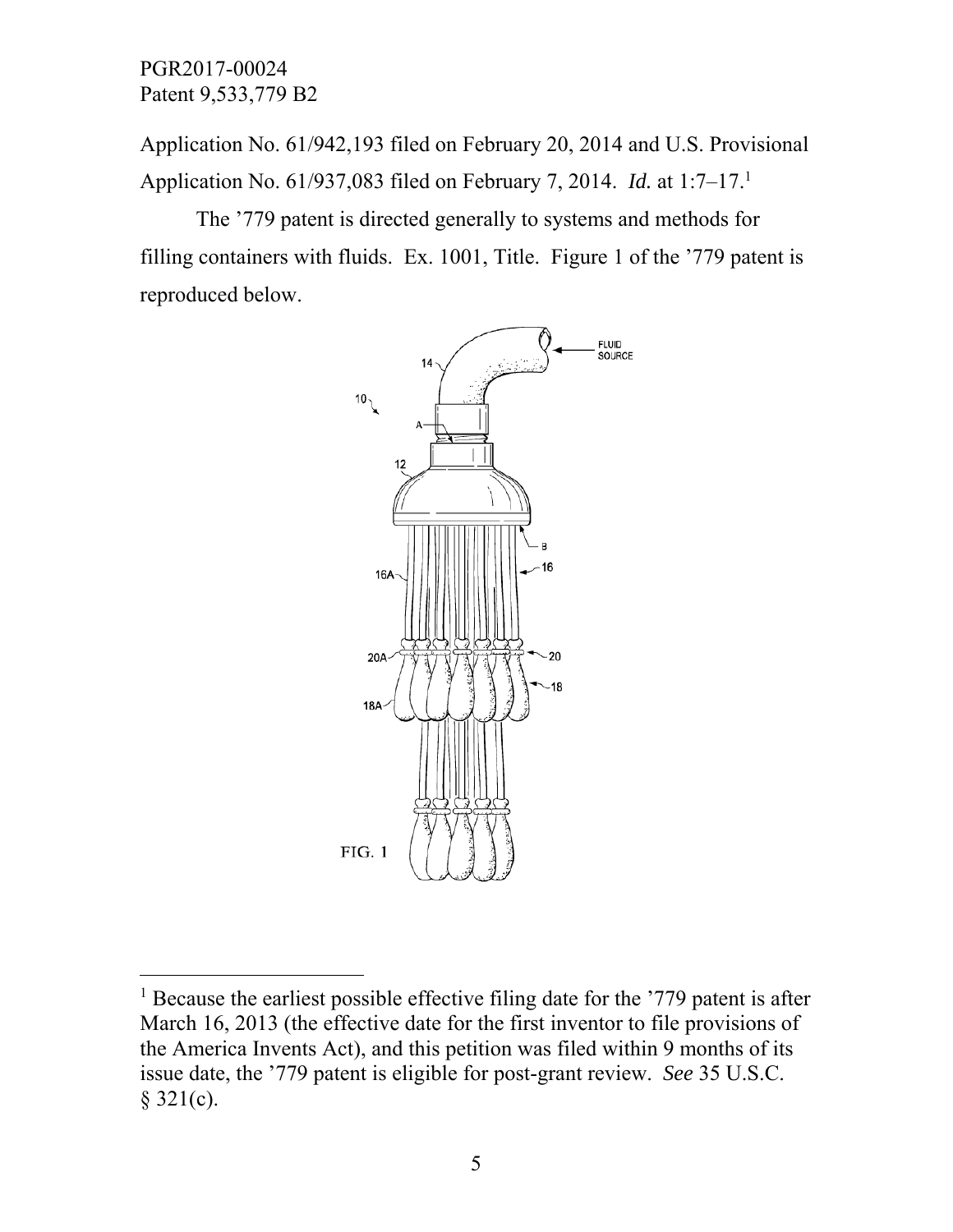Figure 1 is a simplified diagram illustrating an exemplary embodiment of system 10 for filling containers with fluids. *Id.* at 2:40–41. As shown in Figure 1, system 10 includes housing 12 removably attached to hose 14 at end A and to a plurality of hollow tubes 16 at end B. *Id.* at 2:42– 44. A plurality of containers 18, such as water balloons, may be clamped to plurality of tubes 16 using elastic valves 20, which may comprise elastic fasteners, such as O-rings. *Id.* at 2:59–67. In one embodiment, containers 18 may fall off under gravity; for example, when filled containers 18 reach a threshold weight, they slip off tubes 16 due to gravity. *Id.* at 4:7–9. "The threshold weight may be based upon the tightness of elastic valves 20, friction between tubes 16 and containers 18, and force from the weight of containers 18 (among other parameters)." *Id.* at 4:10–13. Elastic valves 20 or fasteners may constrict the necks of containers 18, sealing them, when the containers slide off tubes 16. *Id.* at 4:14–15.

#### *C. Illustrative Claim*

Of the challenged claims, claims 1, 5, 8, and 11 are independent. Independent claim 1, reproduced below, is illustrative of the claimed subject matter:

> 1. An apparatus for simultaneously filling balloons, comprising:

> a fitting comprising an inlet and at least three outlets; and

> at least three branch assemblies coupled to the fitting, each branch assembly comprising:

> a tube extending from the fitting at a respective one of the at least three outlets;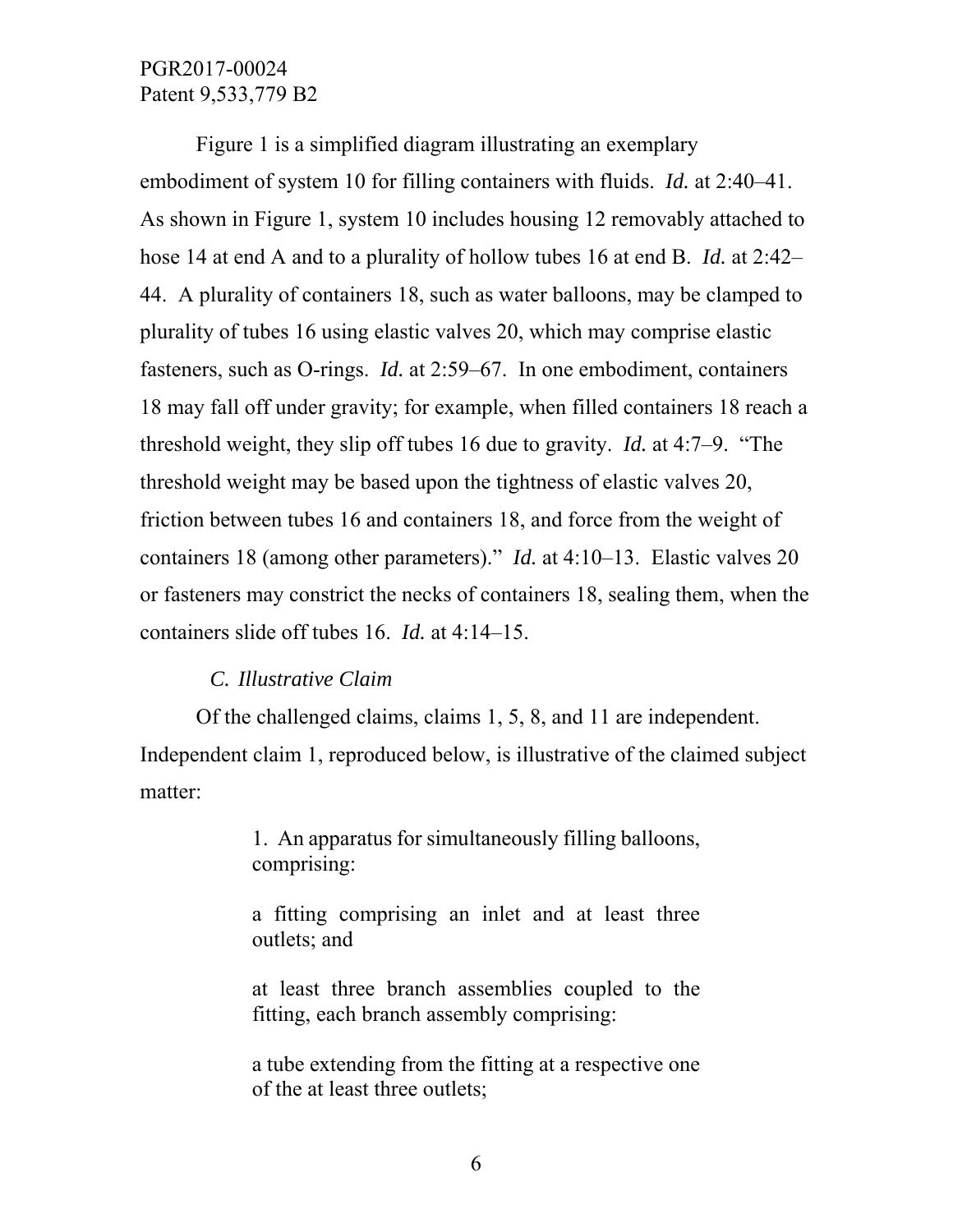a balloon with a neck disposed around an end of the tube; and

an elastic ring compressing the neck of the balloon around the end of the tube, the elastic ring configured to restrict detachment of the balloon from the tube and to automatically seal the balloon upon detachment of the balloon from the tube, the restriction of the elastic ring being limited such that the balloon, if filled with a sufficient amount of water, is detachable by gravity or by gravity combined with a manually applied acceleration of the tube.

## *D. The Asserted References*

| <b>Reference</b>                    | Patent or Pub. No.<br>or Description                             | Date          | <b>Exhibit No.</b>       |
|-------------------------------------|------------------------------------------------------------------|---------------|--------------------------|
| Cooper                              | US 5,826,803                                                     | Oct. 27, 1998 | Ex. 1029                 |
| Saggio                              | US 2013/0118640 A1                                               | May 16, 2013  | Ex. 1011                 |
| Lee                                 | US 2005/0004430 A1                                               | Jan. 6, 2005  | Ex. 1012                 |
| Donaldson                           | US 5,014,757                                                     | May 14, 1991  | Ex. 1013                 |
| Weir                                | US 6,478,651 B1                                                  | Nov. 12, 2002 | Ex. 1015                 |
| Pomerantz                           | US 5,509,540                                                     | Apr. 23, 1996 | Ex. 1031                 |
| <b>ZORBZ</b><br>Replicator<br>video | YouTube video<br>showing prototype of<br><b>ZORBZ</b> Replicator | Aug. 19, 2014 | Ex. 1032 and<br>Ex. 1033 |

Petitioner relies upon the following references (Pet. 16–19):

Petitioner also relies on the Declaration of Dr. Ken Kamrin (Ex. 1020).

## *E. The Asserted Grounds*

Petitioner challenges claims 1–13 of the '779 patent on the following grounds (Pet. 17–19):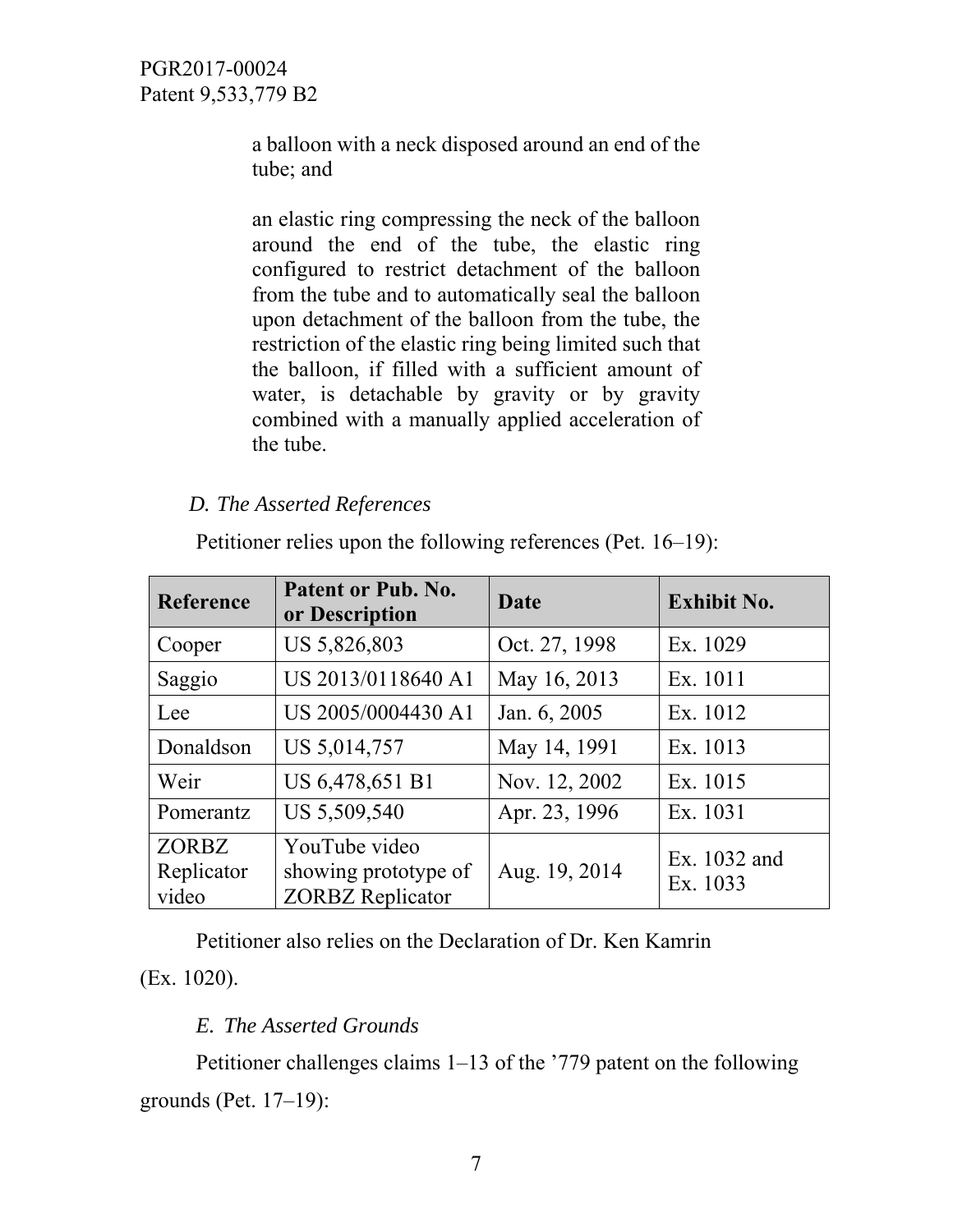| Reference(s)                                                  | <b>Basis</b>                      | <b>Claims</b><br><b>Challenged</b> |
|---------------------------------------------------------------|-----------------------------------|------------------------------------|
|                                                               | $\S 112(a)$ for lack of           | 2, 4, 7, 10, and                   |
|                                                               | written description               | 13                                 |
|                                                               | $\S 112(b)$ for<br>indefiniteness | $1 - 13$                           |
| Saggio and Donaldson                                          | $§$ 103                           | $1, 3-7,$ and $11-$<br>13          |
| Saggio and Lee                                                | $§$ 103                           | 1, 3–7, and $11-$<br>13            |
| Saggio, Cooper, and Lee or<br>Donaldson                       | $§$ 103                           | $\overline{2}$                     |
| Saggio, Cooper, Weir, and<br>Donaldson or Lee                 | § 103                             | $5 - 7$                            |
| Saggio, Pomerantz, and<br>Donaldson or Lee                    | § 103                             | $8 - 10$                           |
| Saggio, Donaldson or Lee,<br>Cooper or Weir, and<br>Pomerantz | $§$ 103                           | $8 - 10$                           |
| Zorbz and Donaldson or Lee                                    | $§$ 103                           | $1 - 13$                           |

#### II. ANALYSIS

## *A. Discretion under 35 U.S.C. § 325(d)*

Our discretion as to whether to institute a post-grant review is guided, in part, by 35 U.S.C. § 325(d), which provides: "[T]he Director may take into account whether, and reject the petition or request because, the same or substantially the same prior art or arguments previously were presented to the Office." 35 U.S.C. § 325(d); *see generally Cultec, Inc. v. Stormtech LLC*, Case IPR2017-00777 (PTAB Aug. 22, 2017) (Paper 7) (informative), *Hospira, Inc. v. Genentech, Inc.*, Case IPR2017-00739 (PTAB July 27, 2017) (Paper 16) (informative), *Unified Patents, Inc. v. Berman*, Case IPR2016-01571 (PTAB Dec. 14, 2016) (Paper 10) (informative); *see also*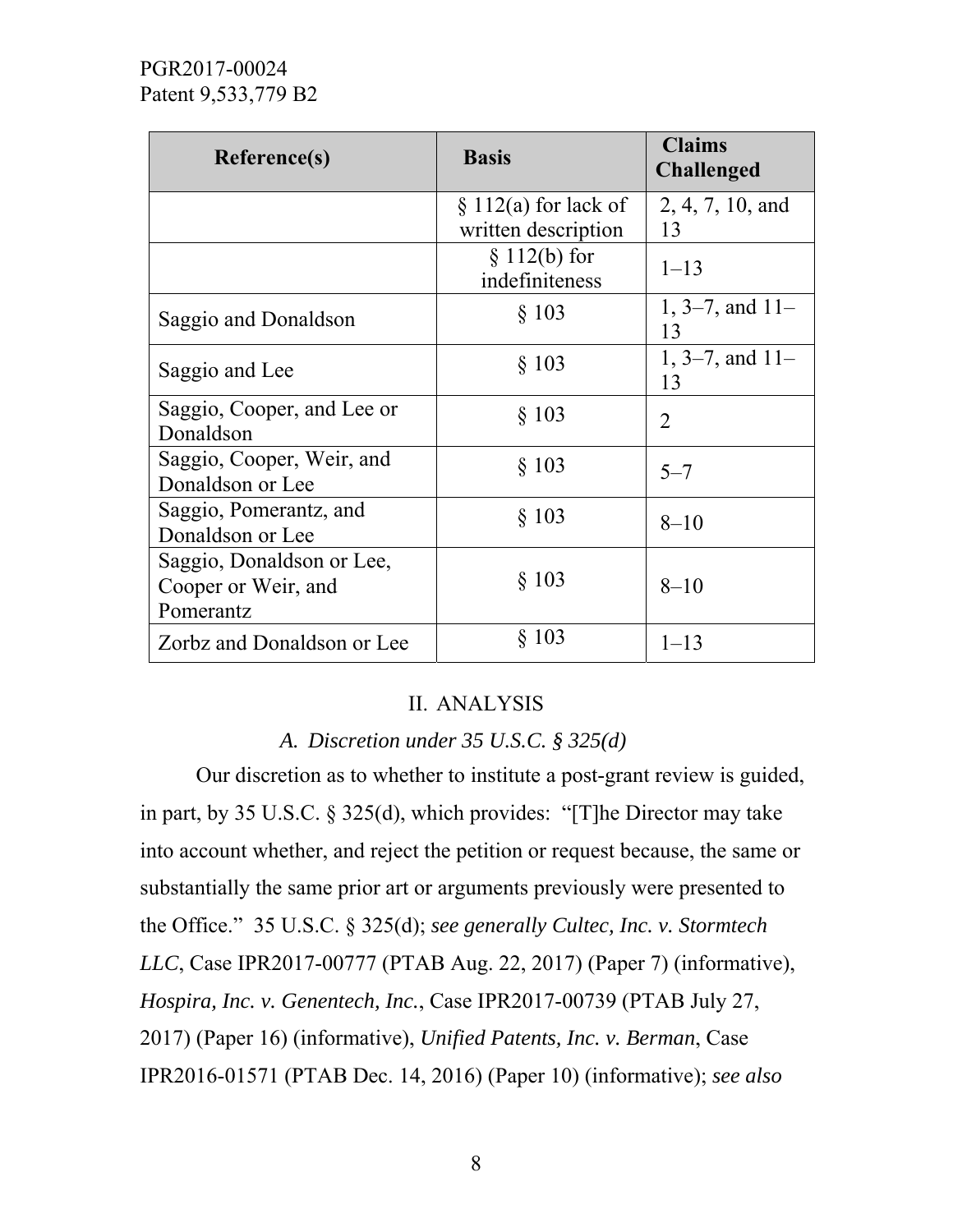*Neil Ziegmann N.P.Z., Inc. v. Stephens*, Case IPR2015-01860, slip op. 6–14 (PTAB Sept. 6, 2017) (Paper 13) (expanded panel) (explaining the rationale and purpose of  $\S$  325(d)).

Our discretion under  $\S 325(d)$  involves a balance between competing interests. *See Hospira*, slip op. at 18. "On the one hand, there are the interests in conserving the resources of the Office and granting patent owners repose on issues and prior art that have been considered previously." *Id.* (quoting *Fox Factory, Inc. v. SRAM, LLC*, Case IPR2016-01876, slip op. 7 (PTAB Apr. 3, 2017) (Paper 8)). "On the other hand, there are the interests of giving petitioners the opportunity to be heard and correcting any errors by the Office in allowing a patent . . . ." *Id.* 

With respect to Petitioner's obviousness challenges, Patent Owner argues that the references relied on by Petitioner in the present Petition were considered during prosecution of the '779 patent. Prelim. Resp. 21–26. More specifically, Patent Owner asserts that for all of Petitioner's obviousness grounds, Petitioner relies on either Donaldson or Lee for the claimed "elastic ring" limitation. *Id.* at 23 (citing Pet. 17–19). In this respect, Patent Owner asserts that the same or substantially the same arguments presented in the Petition were considered by the Examiner in his reasons for allowance. *See id.* at 26 ("the Examiner already considered the inherent teachings of the prior art—including Donaldson and Lee—and found that those teachings did not render the claims unpatentable.").

Patent Owner also argues that we should deny the written description ground asserted in the Petition against claims 4, 7, 10, and 13 because "the Examiner already found during original prosecution that the disputed language of claims 4, 7, 10, and 13—namely, the limitation that 'the tube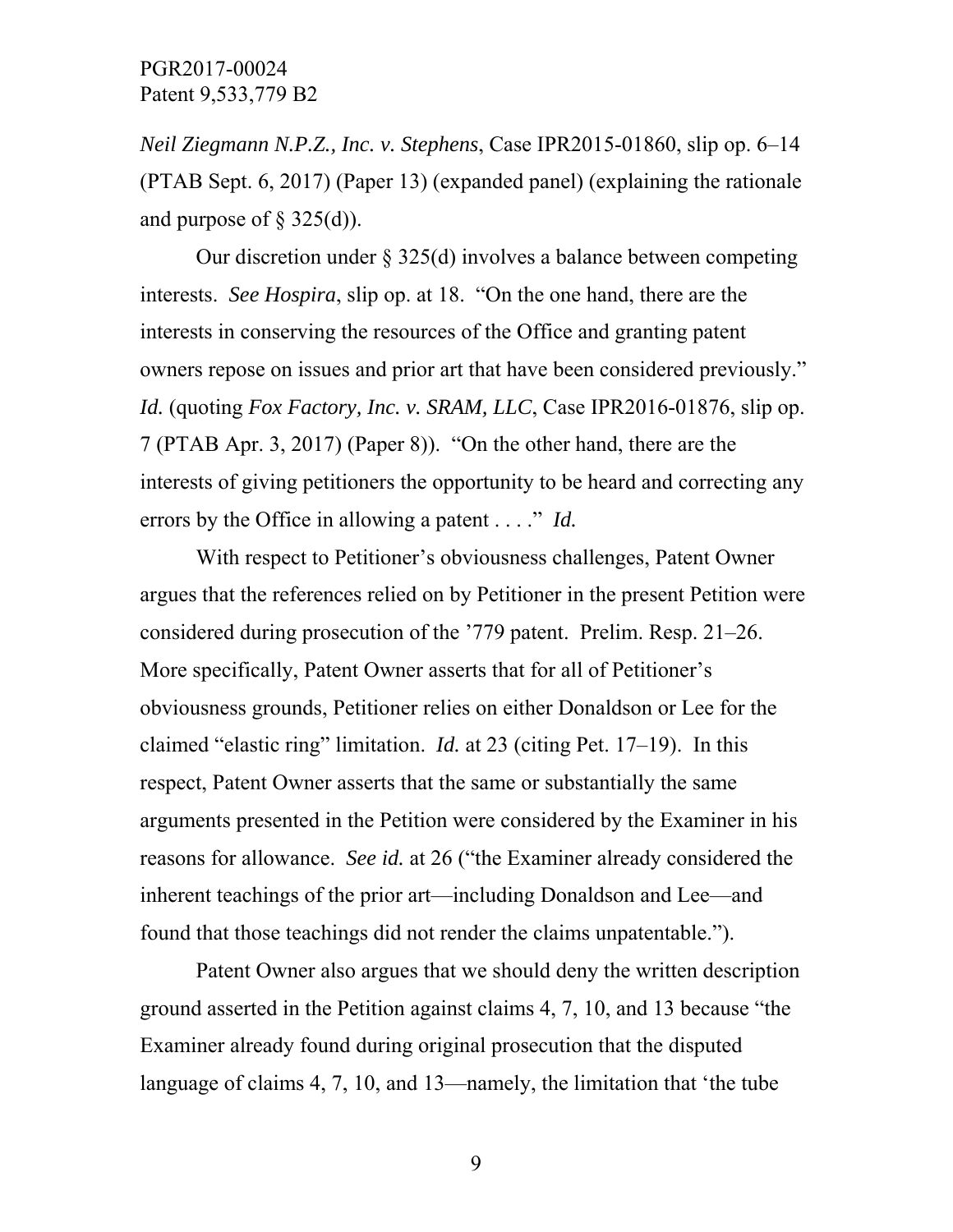automatically restrains the fluid'—is 'supported by the figures of the provisional applications . . . .' (Ex. 1008 at 87-88.)" *Id.* at 27.

We agree with Patent Owner that we should exercise our discretion in denying institution of review based on Petitioner's § 103 challenges because the same art and arguments were considered by the Examiner during the original prosecution. There is no dispute that Saggio and Lee were expressly considered by the Examiner and discussed in the Examiner's Reasons for Allowance in the May 24, 2016 Notice for Allowance. *See* Ex. 1008, 86–88. In the Notice of Allowance, the Examiner considered expressly the teachings of Saggio and Lee, and explained in detail that neither one of these disclosed the claimed "elastic fastener." *Id.* Moreover, the Examiner expressly also considered Donaldson and found that it was "cumulative with Lee [ ] in that both references disclose that moving mechanical components must be used to detach the balloons." *Id.* at 17.

Additionally, the Examiner stated explicitly that "[n]one of the prior art teaches the subject matter in lines 7-11 of claim 31, which is present in all of the independent claims, and which is interpreted in accordance with *In re Swinehart*, 439 F.2d 210, 213 (CCPA 1971) and MPEP 2114." Ex. 1008, 87. Claim 31 later issued as independent claim 1 of the '779 patent. During prosecution, lines 7–11 of claim 31 recited:

elastic ring configured to restrict detachment of the balloon from the tube and to automatically seal the balloon upon detachment of the balloon from the tube, the restriction of the elastic ring being limited such that the balloon, if filled with a sufficient amount of water, is detachable by gravity or by gravity combined with a manually applied acceleration of the tube.

*Id.* at 184 (Examiner's Amendment of claim 31). In this regard, the Examiner explicitly considered the prior art of record and stated that *none of*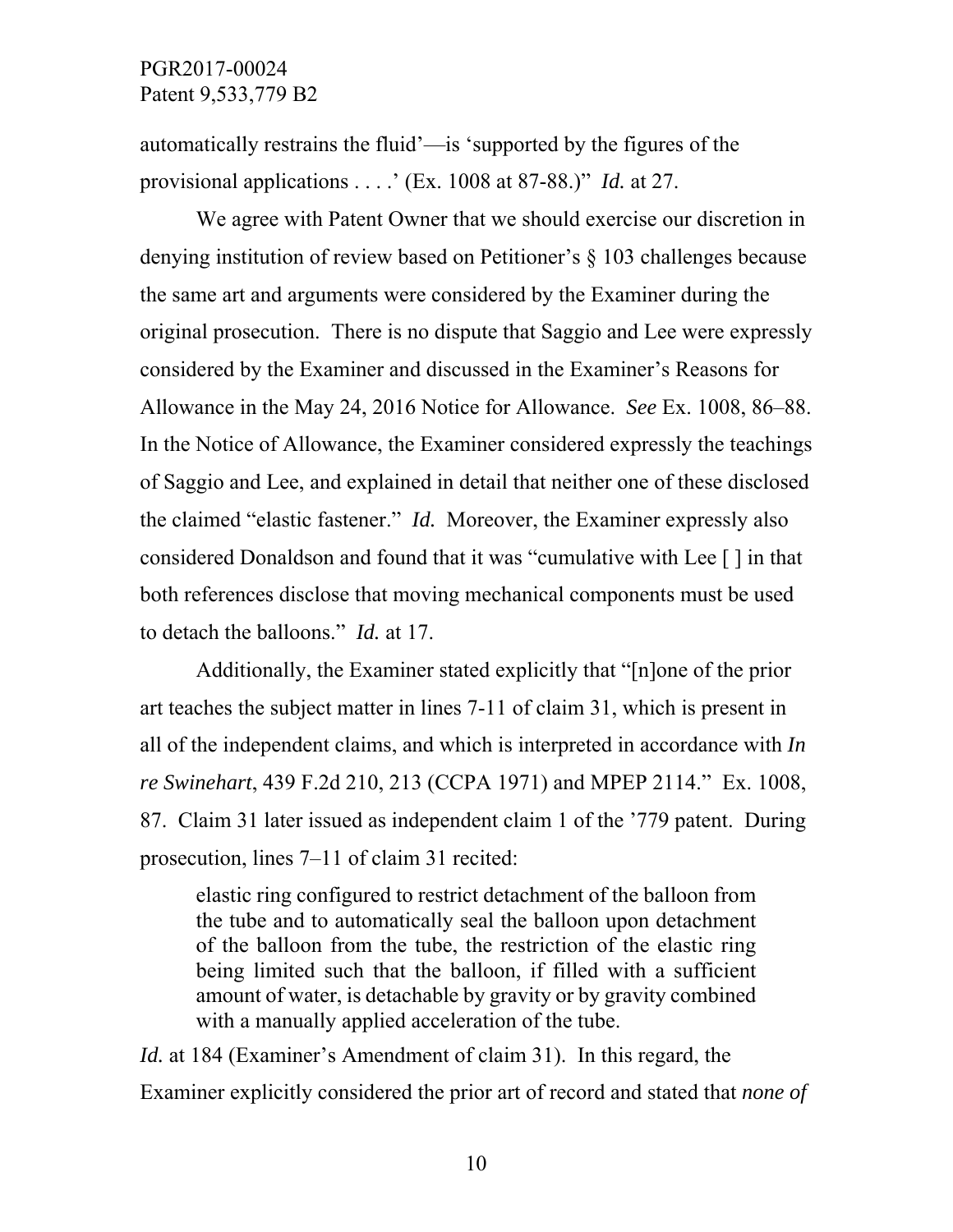*the prior art* teaches this claimed subject matter. Ex. 1008, 87. The prior art of record considered by the Examiner included all the references asserted in the Petition. *Id.* at 169–172, 174, 175, 178.

Further, we note that multiple Notices of Allowance were issued during prosecution of the '779 patent, several of them after applicants submitted various documents from other related proceedings before the Board, including the petitions in PGR2016-00030 and PGR2016-00031. Ex. 1008, 25–30, 37–38. These Petitions contained obviousness challenges against claims of the '749 patent and the '282 patent based on similar arguments and the same art (i.e., Saggio, Cooper, Weir, Donaldson, and Lee) at issue in the instant proceeding. The Examiner appears to have considered them. *Id.* at 20 The Examiner's reasoning for allowance remained unchanged after considering all the prior art of record, including the petitions filed in PGR2016-00030, PGR2016-00031, Saggio, Cooper, Lee, Donaldson, ZORBZ, Weir, and Pomerantz. Ex. 1008, 17.

On the whole, the prosecution history of the '779 patent reflects that the Examiner was presented and reviewed all the references relied upon for the obviousness challenges in the instant Petition. Further, the Examiner also reviewed similar obviousness challenges based on the same art that were presented in the petitions for PGR2016-00030 and PGR2016-00031. Ultimately, the Examiner determined that, after expressly reviewing all of the aforementioned evidence, "the prior art does not support a rejection of the currently pending claims" and "[n]one of the prior art teaches the subject matter" of the claimed "elastic ring." Thus, the interests of finality and conservation of resources weigh heavily in favor of denying reconsideration of those same references and very same issues.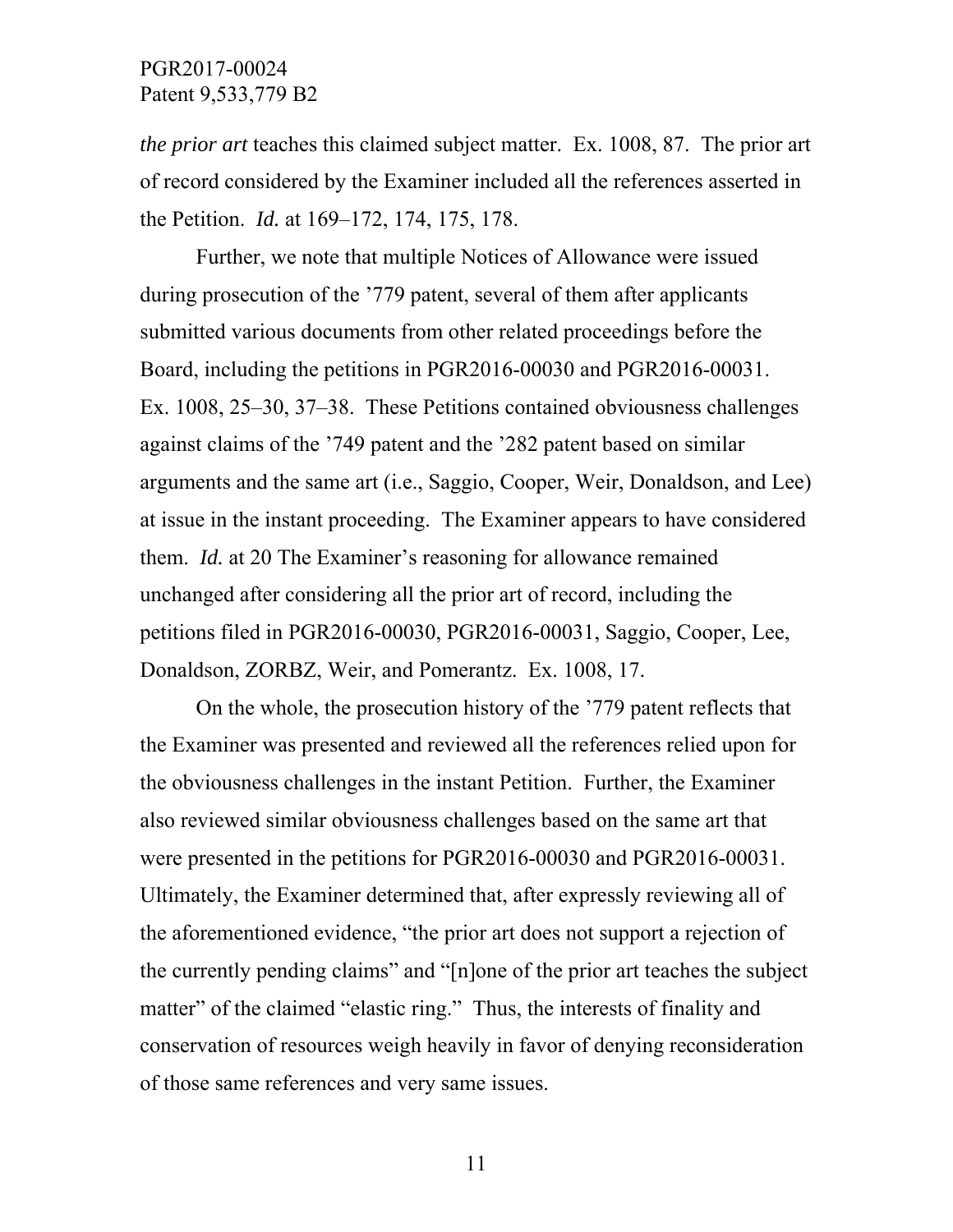Petitioner's arguments to the contrary are not persuasive. First, Petitioner argues that the present record is different than the one before the Examiner. Pet. 80. In particular, Petitioner asserts that the testimony of Dr. Kamrin was not before the Examiner. *Id.* Petitioner contends that "one of the issues in this petition is inherency of the prior art references, which benefits from the consideration of expert testimony." *Id.* at 81. Nonetheless, having reviewed the record, we disagree with Petitioner's position. The technology here does not appear to be particularly complex, and the Examiner's explanation shows that he expressly considered the issues of inherency, and offered detailed findings why the functional limitations related to the elastic fastener were not necessarily present in the art at issue. *See* Ex. 1008, 87–88. Although not referred to expressly in the Examiner's explanation, the Information Disclosure Sheet considered by the Examiner includes the Petitions in PGR2016-00030 and PGR2016-00031, which contain similar explanations of inherency to those at issue in this case. *See* PGR2016-00031, Paper 2, 43–45 (Petition discussing inherency issue with respect to Lee). Although the Examiner's explanation does not refer to those papers expressly, the fact that those papers were listed on an IDS is, nevertheless, circumstantial evidence that Petitioner's inherency arguments were considered when the Examiner provided his explanation concerning inherency. *See* Ex. 1008, 87 ("Because it is not true that all elastic bands have the same elastic force as an inherent property, it cannot be presumed that all elastic bands would function the same way."). Moreover, as Patent Owner notes, Dr. Kamrin fails to even address Donaldson's use of a mechanical means, i.e., a spring, to release the balloon. Prelim. Resp. 32. Thus, we are not persuaded that Dr. Kamrin's testimony meaningfully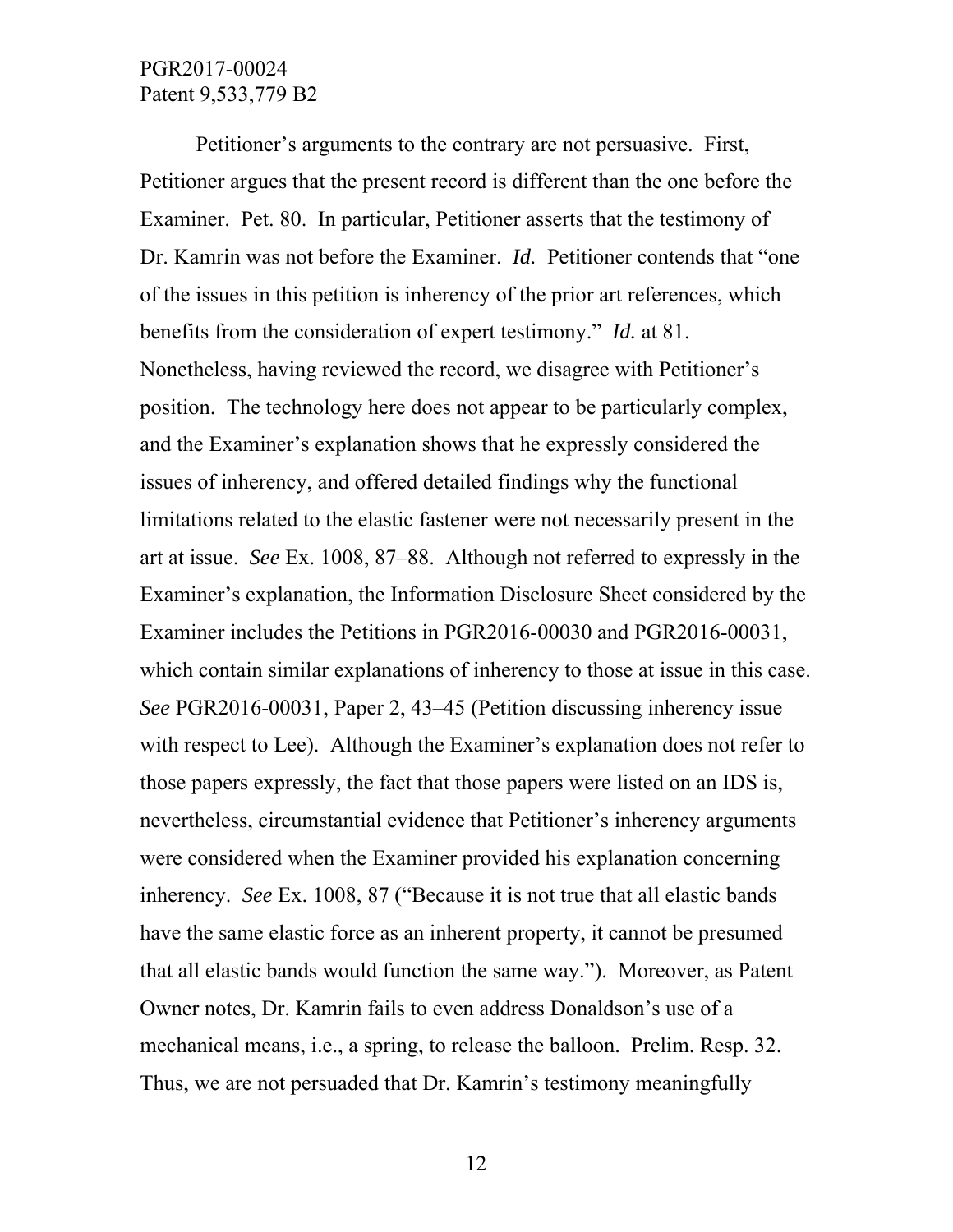distinguishes the record that is before us from the record that was before the Examiner.

Second, Petitioner argues that the Examiner failed to consider the prior art combinations recited in this Petition. Pet. 81. As discussed above, the Examiner expressly considered the rubber band 2 of Lee in conjunction with Saggio. *See* Ex. 1008, 87–88. Further, the Examiner explicitly stated that "[n]one of the prior art teaches the subject matter" of the claimed "elastic ring." On this record, we are persuaded that the prosecution history of the '779 patent supports Patent Owner's position that the Examiner also considered Donaldson, which was prior art of record during prosecution of the '779 patent (*see* Ex. 1001, [56]), and was, further, relied upon in the Petitions for PGR2016-00030 and PGR2016-00031 regarding the elastic fastener limitations at issue in those proceedings. Further, the other references are not cited by Petitioner as compensating for any deficiency in Lee or Donaldson in this regard. Thus, we are unpersuaded that Petitioner has shown that the particular combinations at issue here would have made a difference in the Examiner's conclusion, and are further unpersuaded that these proposed combinations are enough to justify reconsidering what the Examiner concluded already.

Additionally, we also agree with the Patent Owner that Petitioner's written description challenge to claims 4, 7, 10, and 13 was already considered during prosecution by the Examiner. These claims share the same limitation, "if one of the balloons of the at least three branch assemblies detaches from its tube, the tube automatically restrains the fluid exiting therefrom," which Petitioner asserts is unsupported by the text of the Specification or the figures of the '779 patent. Pet. 23–24. However, in the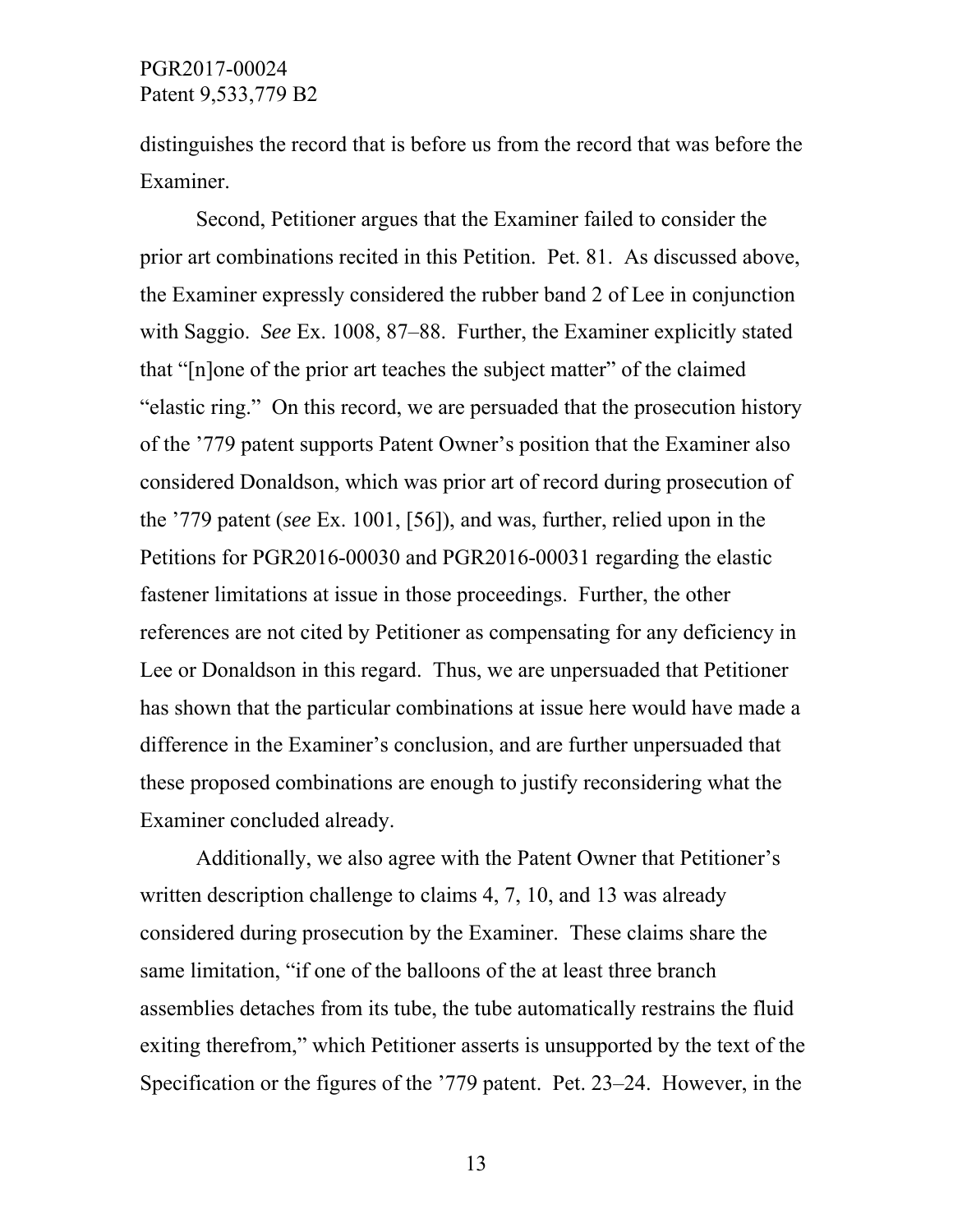May 24, 2016 Notice of Allowance, the Examiner expressly determined that "[t]he language of claims 38, 46, 54, and 60 is supported by the figures of the provisional applications – as explained by Applicant, each tube functions to restrain the fluid even if a balloon is detached by virtue of the small cross section of the tube." Ex.  $1008$ ,  $87-88$ . Petitioner refers to the figures in the provisional and, essentially, disagrees with the Examiner's conclusion. Nonetheless, we discern that the Examiner considered the same exact issue and, ultimately, determined that the provisional applications provided sufficient support for claims 4, 7, 10, and 13. In consideration of the record before us, including the detailed reasons for allowance provided by the Examiner, we agree with Patent Owner that there is a lack of persuasive reasons to reconsider the Examiner's determinations on these issues.

Accordingly, we determine that facts of this case weigh in favor of us exercising our discretion and declining to institute on the obviousness grounds and the written description challenge against claims 4, 7, 10, and 13 presented in the Petition.

#### *B. Level of Skill in the Art*

 $\overline{a}$ 

Petitioner asserts that a person of ordinary skill in the art at the time of the effective filing date of the '779 patent ("POSA") was a person having general knowledge about, and experience with, expandable containers, including, without limitation, balloons, and at least an associate's degree in a technical science or engineering. Pet. 19 (citing Ex. 1020 ¶¶ 10–14).

For purposes of this Decision, we agree with Petitioner and determine that a POSA would have been a person having a general knowledge about,

<sup>&</sup>lt;sup>2</sup> Claims 38, 46, 54, and 60 issued as claims 4, 7, 10, and 13.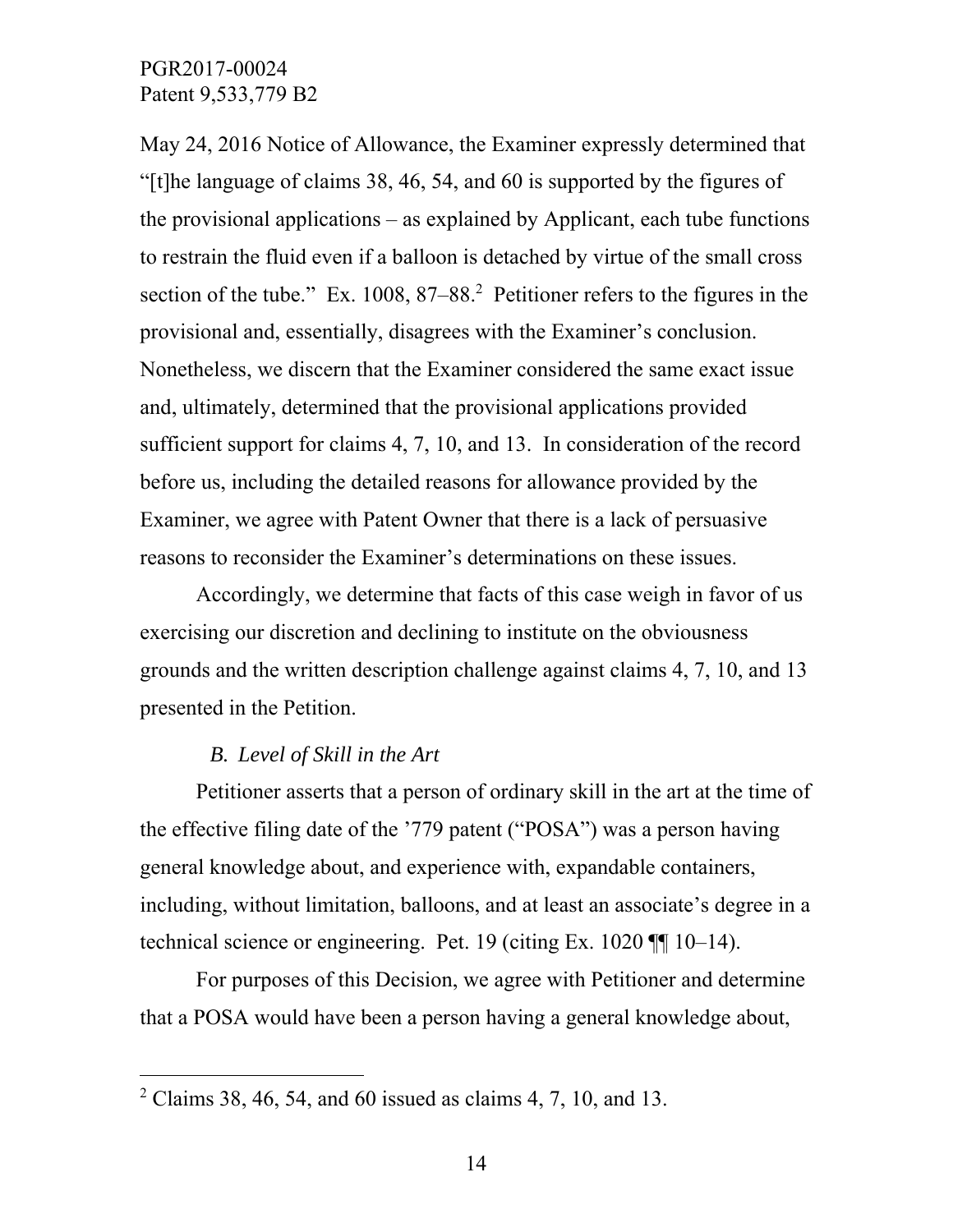and experience with, expandable containers, including, without limitation, balloons, and at least an associate's degree in mechanical engineering, or the equivalent. This level of skill is consistent with the types of problems and solutions described in the '779 patent and cited prior art.

#### *C. Claim Construction*

In a post-grant review, the Board gives claim terms in an unexpired patent their broadest reasonable interpretation in light of the specification of the patent in which they appear.  $37$  C.F.R. § 42.200(b).

For the purposes of this Decision, none of our determinations regarding Petitioner's proposed grounds of unpatentability requires us to interpret expressly any claim term.

## *D. Challenge under 35 U.S.C. § 112(a) for Lack of Written Description – Claim 2*

To satisfy the written description requirement under 35 U.S.C. § 112(a), the specification must sufficiently describe an invention understandable to a person of ordinary skill in the art and "show that the inventor actually invented the invention claimed." *Ariad Pharms., Inc. v. Eli Lilly & Co.*, 598 F.3d 1336, 1351 (Fed. Cir. 2010) (en banc). In other words, a patent applicant must "convey with *reasonable clarity* to those skilled in the art that, as of the filing date sought, he or she was in possession *of the invention*. The invention is, for purposes of the 'written description' inquiry, *whatever is now* claimed." *Vas–Cath Inc. v. Mahurkar*, 935 F.2d 1555, 1563–64 (Fed. Cir. 1991). "Such description need not recite the claimed invention in haec verba but must do more than merely disclose that which would render the claimed invention obvious." *ICU Med., Inc. v. Alaris Med. Sys., Inc.*, 558 F.3d 1368, 1377 (Fed. Cir. 2009). "An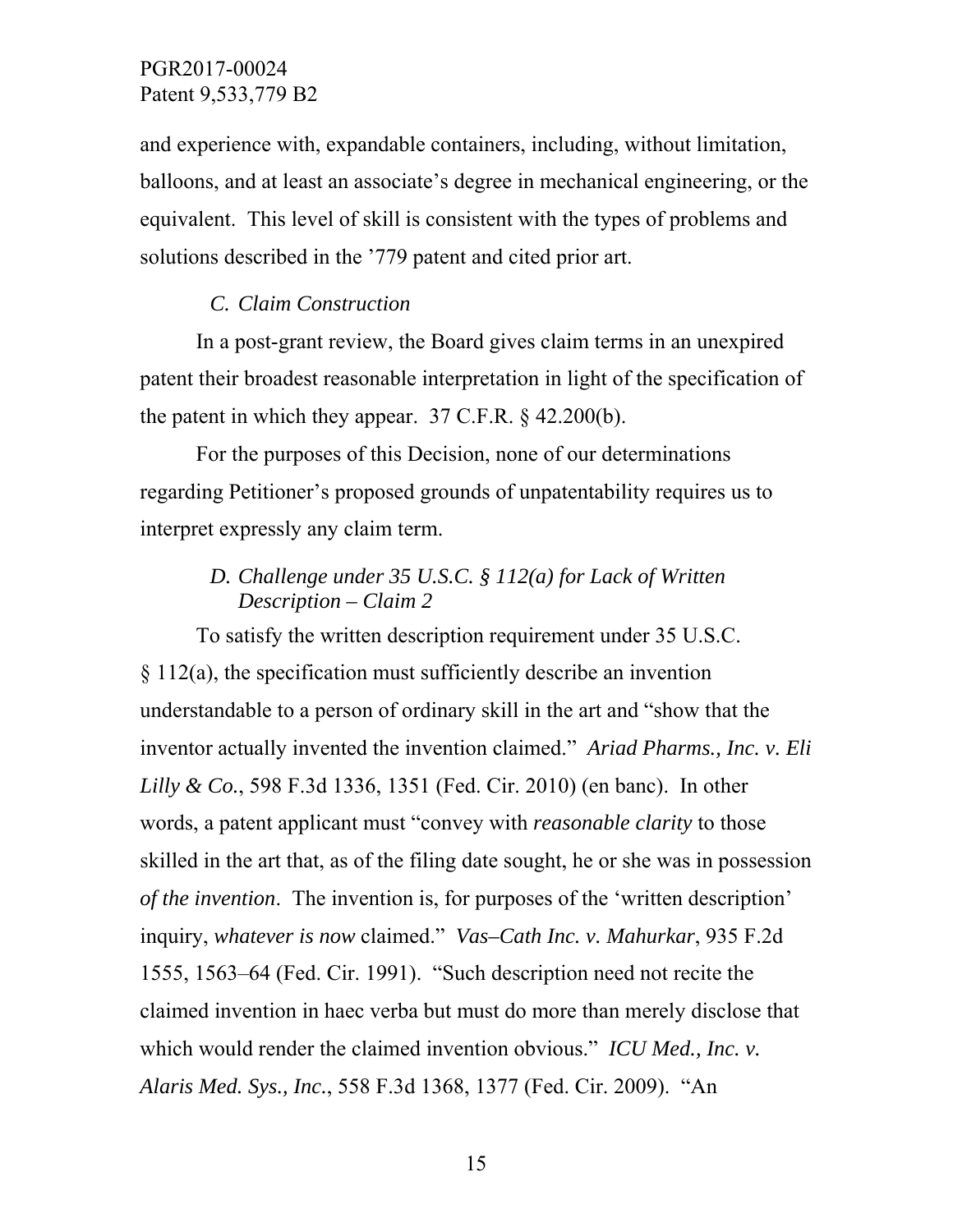applicant's disclosure obligation varies according to the art to which the invention pertains." *In re Hayes Microcomputer Prods., Inc. Patent Litig.*, 982 F.2d 1527, 1534 (Fed. Cir. 1992).

Petitioner asserts that the limitation, "the outlets are not disposed along a single line with respect to each other, and the tubes each extend from the fitting in the same direction," recited in claim 2, is not supported by the written description of the '779 patent. *See* Pet. 21–23. Specifically, Petitioner asserts that the broadest reasonable interpretation of a "single line" means any curved or straight line, and all "outlets extending through the fitting will *necessarily* be disposed along a single line." Pet. 22 (citing Ex. 1020 ¶ 27). To illustrate this point, Petitioner submits an image showing a spiral drawn through dots of an "array." Petitioner's figure is reproduced below.



According to Petitioner, the figure above shows an array in which "each of the holes in the array is along the *same* single, curved line." Pet. 22 (citing Ex. 1020 ¶ 28).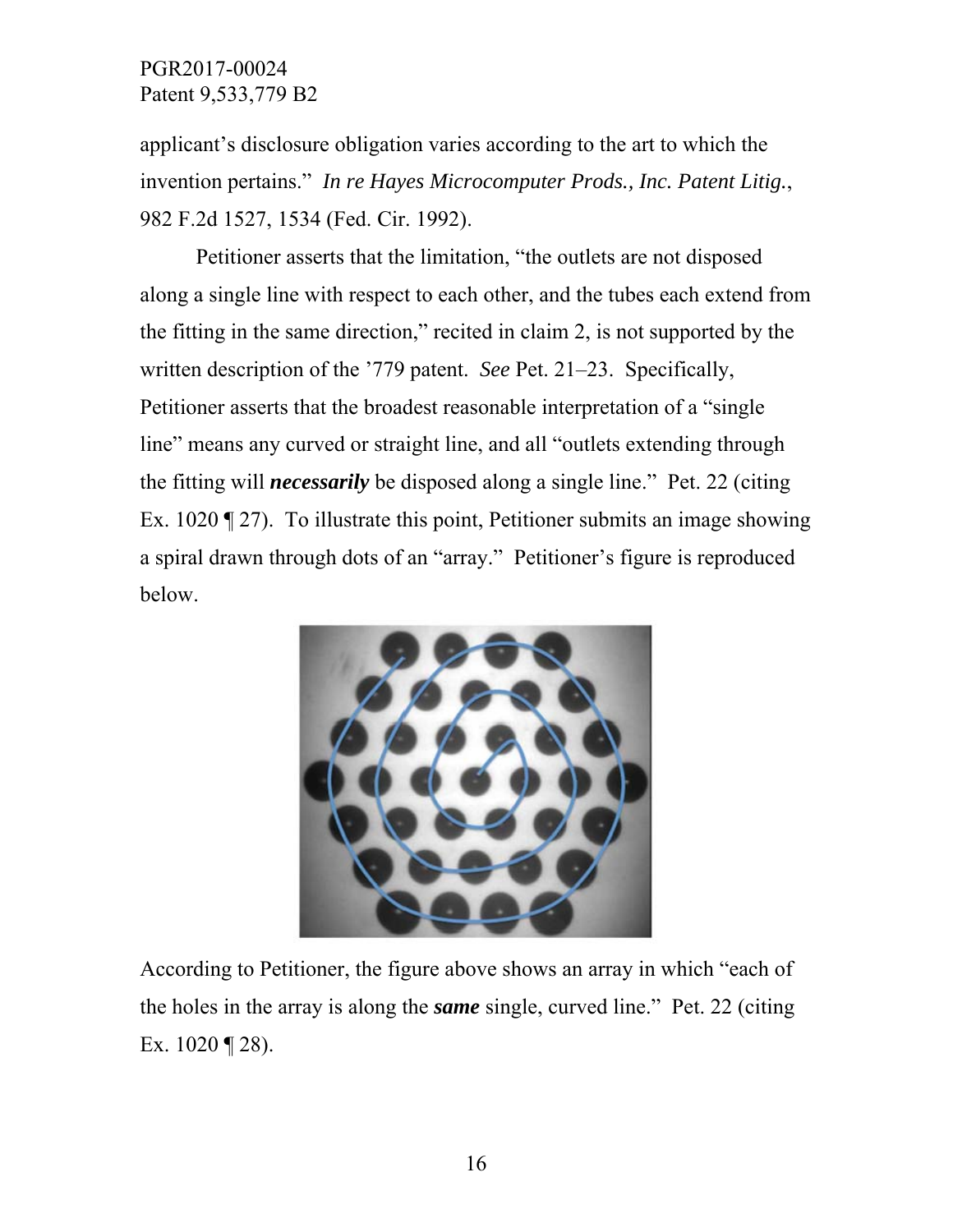In response, Patent Owner contends that the '779 patent provides sufficient written description because it describes

Housing 12 comprises . . . *an array of holes* 26 at end B. Internal cavity 24 facilitates distributing the fluid entering at threaded opening 22 to *array of holes* 26 at end B. . . . *Array of holes* 26 may be configured for connecting first ends 28 of tubes 16 by any suitable means. . . . In some embodiments, a number of holes 26 in housing 12 and a number of tubes 16 can correspond to a number of containers 18 that are desired to be filled and sealed substantially simultaneously.

Prelim. Resp. 44 (citing Ex. 1001, 4:41–56). Patent Owner further asserts that a person of ordinary skill in the art would have further understood that when holes are arranged in columns and rows, there are at least three holes not disposed on a single straight line. Prelim. Resp. 44–45.

Based on this record, Patent Owner's arguments are persuasive. First, we note that Petitioner's construction effectively reads out the "*the outlets are not disposed along a single line with respect to each other*," limitation from claim 2. In particular, Petitioner asserts that "outlets extending through the fitting will *necessarily* be disposed along a single line," and Dr. Kamrin testifies that "one can always draw a single line between outlets where tubes extend in the same direction." Pet. 22; Ex. 1020 ¶ 29. In other words, Petitioner's position is that because claim 2 requires that "the tubes each extend from the fitting in the same direction," then the outlets necessarily will always be disposed along a single line. *See* Pet. 22. However, claim 2 recites both that (1) "the outlets are not disposed along a single line with respect to each other" and (2) "the tubes each extend from the fitting in the same direction." Thus, Petitioner's construction of "single line" renders superfluous the limitation that "the outlets *are not disposed along a single line* with respect to each other," because, under Petitioner's construction,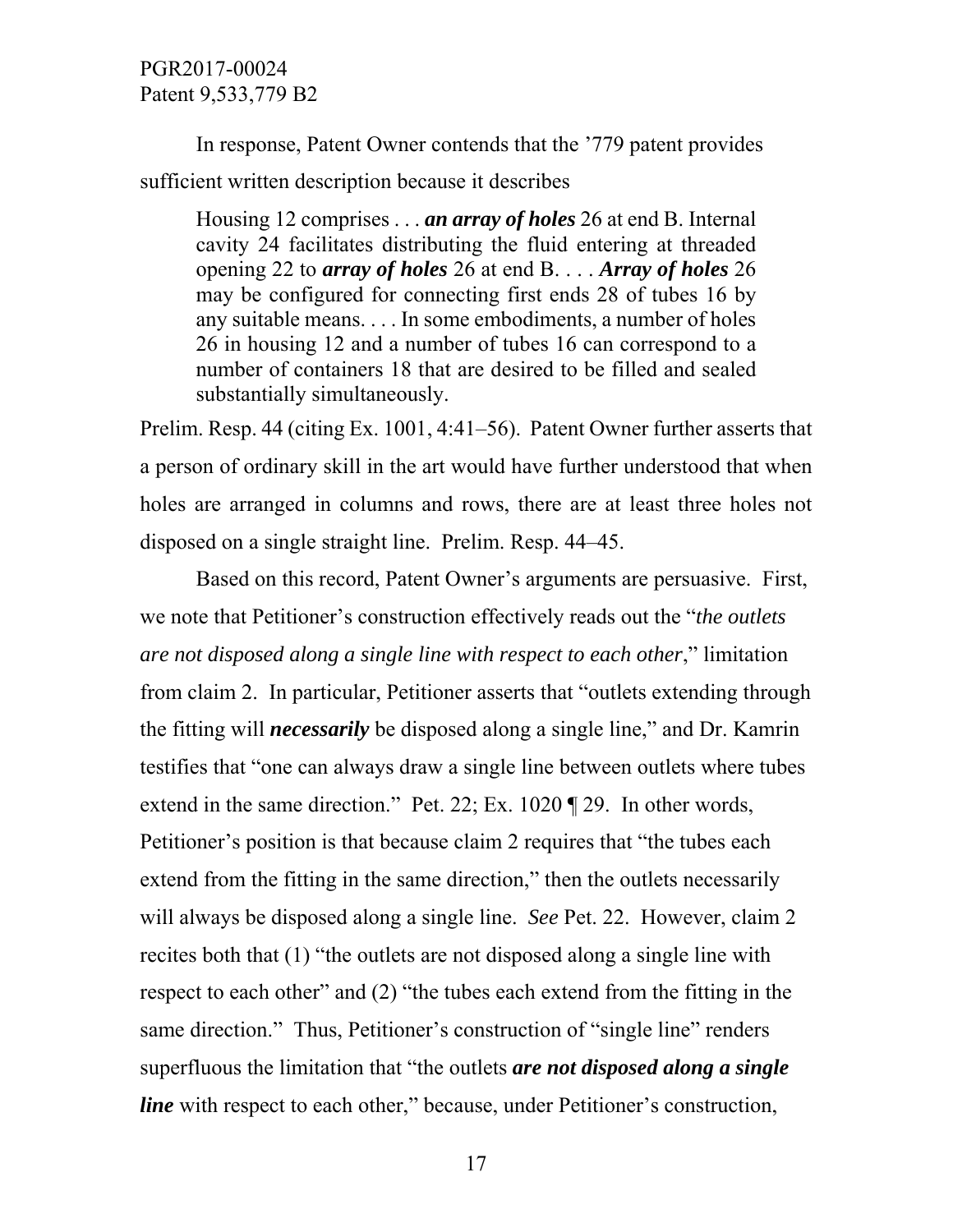any set of outlets, in any alignment, will necessarily be disposed on a single line. Precedent disfavors such a construction. *See Innova/Pure Water, Inc. v. Safari Water Filtration Sys.*, 381 F.3d 1111, 1119–20 (Fed. Cir. 2004) ("While not an absolute rule, all claim terms are presumed to have meaning in a claim."); *Merck & Co. v. Teva Pharms. USA, Inc.*, 395 F.3d 1364, 1372 (Fed. Cir. 2005) ("A claim construction that gives meaning to all the terms of the claim is preferred over one that does not do so."); *Power Mosfet Techs., L.L.C. v. Siemens AG*, 378 F.3d 1396, 1410 (Fed. Cir. 2004) ("[I]nterpretations that render some portion of the claim language superfluous are disfavored."). On this record, Petitioner has not explained sufficiently and persuasively why this proposed construction is the broadest reasonable interpretation of the claimed phrase "the outlets are not disposed along a single line with respect to each other," given the express claim language.

Second, claim construction aside, we are not persuaded that Petitioner's written description arguments concerning the language of claim 2 are supported adequately by the record. Petitioner's expert, Dr. Kamrin, does not sufficiently explain the basis for his testimony that the annotated image (reproduced below for convenience) is an array that is relevant to the '779 patent, and, more particularly, to the subject matter of challenged claim 2.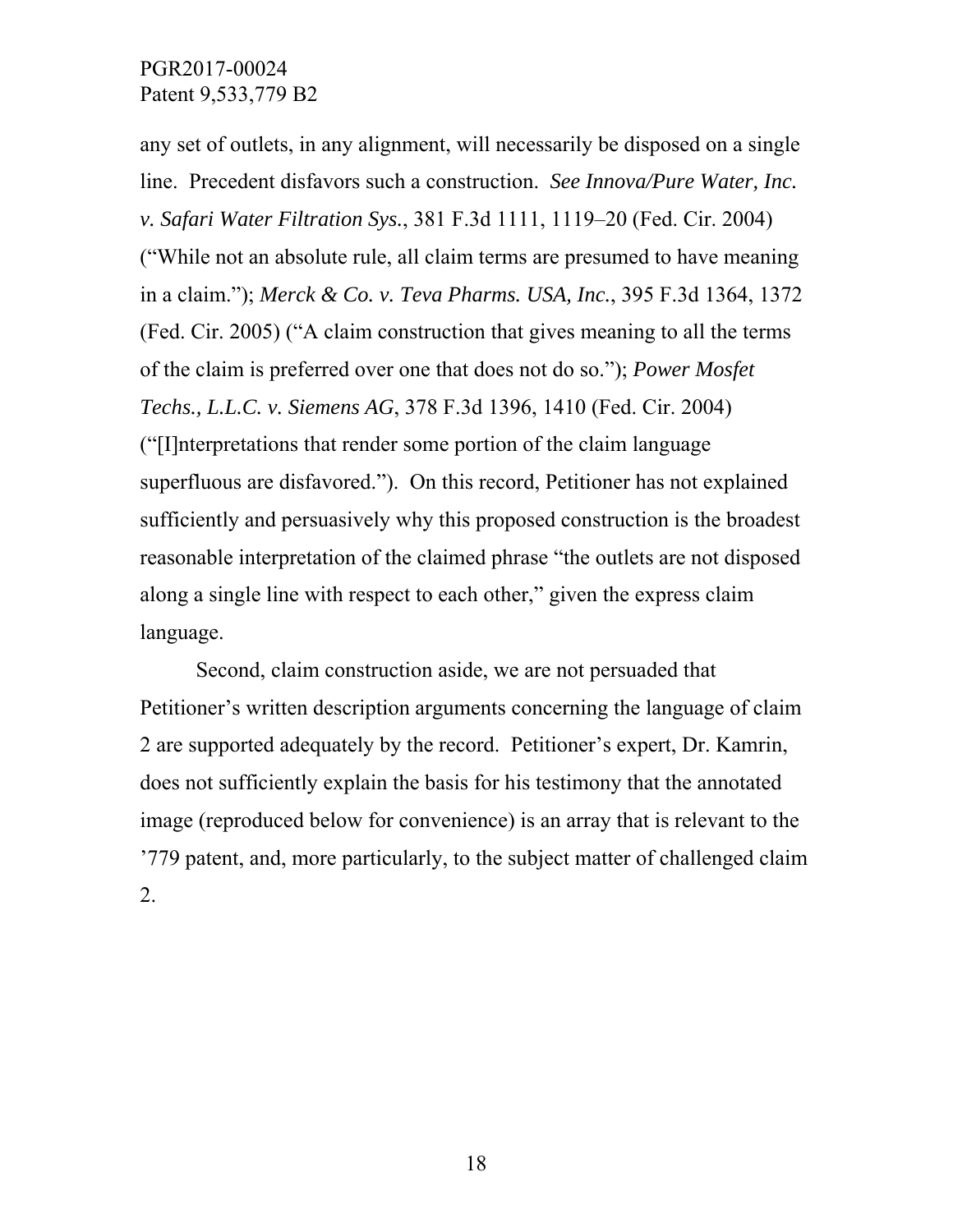

Both Dr. Kamrin and Petitioner agree that the '779 patent describes a housing with an array of holes. Pet. 22; Ex. 1020 ¶ 28. Nonetheless, neither the Petitioner nor Dr. Kamrin explain how the image (shown above) for convenience) is an array of holes extending through an end of a housing. *Id.*  On this record, it is unclear at best how the annotated image shows an "array," tubes extending in the same direction, or "a single line" as described in the context of the '779 patent. *See* 37 C.F.R. § 42.65(a) ("Expert testimony that does not disclose the underlying facts or data on which the opinion is based is entitled to little or no weight."). Moreover, as indicated above, the annotated image works against Petitioner's position, because its interpretation of the limitation, "the outlets are not disposed along a single line with respect to each other," effectively reads out this requirement because, according to Petitioner, a line can be drawn through any and all of the holes. Accordingly, Petitioner has not demonstrated that it would more likely than not prevail on the ground that claim 2 is unpatentable for lack of written description pursuant to 35 U.S.C. § 112(a).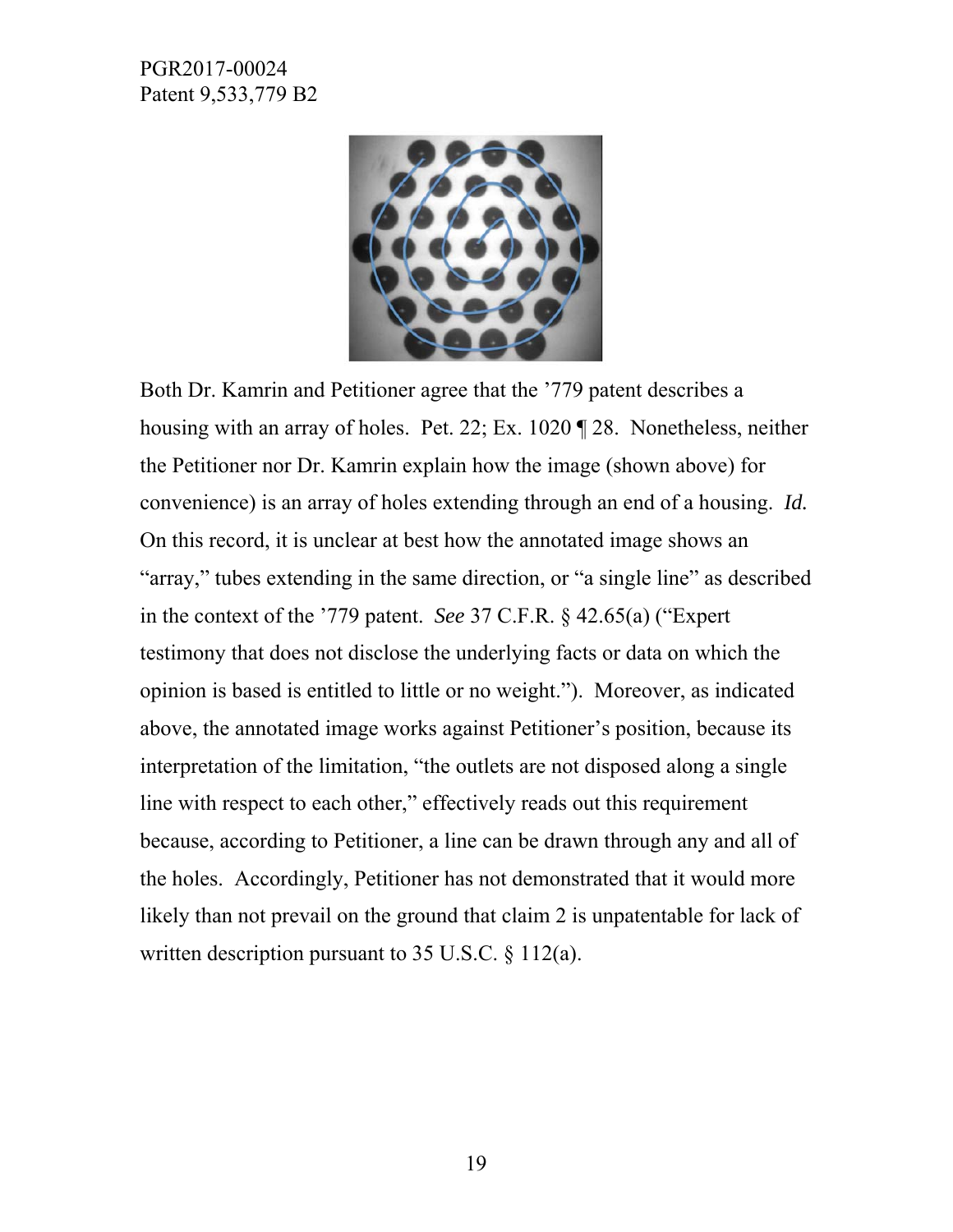- *E. Challenge under 35 U.S.C. § 112(b) for Indefiniteness Claims 1–13* 
	- *1. Legal Standard*

In reviewing indefiniteness of a claim, we consider whether the claim language is "cast in clear—as opposed to ambiguous, vague, indefinite terms." *In re Packard*, 751 F.3d 1307, 1313 (Fed. Cir. 2014); *see* Manual of Patent Examining Procedure ("MPEP") § 2173.02(II) (Rev. 07.2015, Nov. 2015) (advising Examiners that the indefiniteness standard is whether "the language of the claim is such that a person of ordinary skill in the art could not interpret the metes and bounds of the claim so as to understand how to avoid infringement" (citation omitted)). Exact precision is not required. The test for determining the question of indefiniteness may be formulated as whether the claims "set out and circumscribe a particular area with a reasonable degree of precision and particularity." *In re Moore*, 439 F.2d 1232, 1235 (CCPA 1971). With regard to the reasonableness standard, one must consider the language in the context of the circumstances. *In re Packard*, 751 F.3d at 1313.

> *2. "the restriction of the elastic ring being limited such that the balloon, if filled with a sufficient amount of water, is detachable by gravity or by gravity combined with a manually applied acceleration of the tube."*

Petitioner contends that the term "'sufficient amount' of water" in the challenged claims is indefinite under 35 U.S.C. § 112(b), because the '779 patent does not provide objective boundaries to define how much water is a "sufficient amount." Pet. 28 (citing Ex. 1020 ¶ 44). Petitioner contends that a "sufficient amount" of water can be any subjective amount of water, rendering claims 1–13 of the '779 patent indefinite. *Id.* Petitioner adds that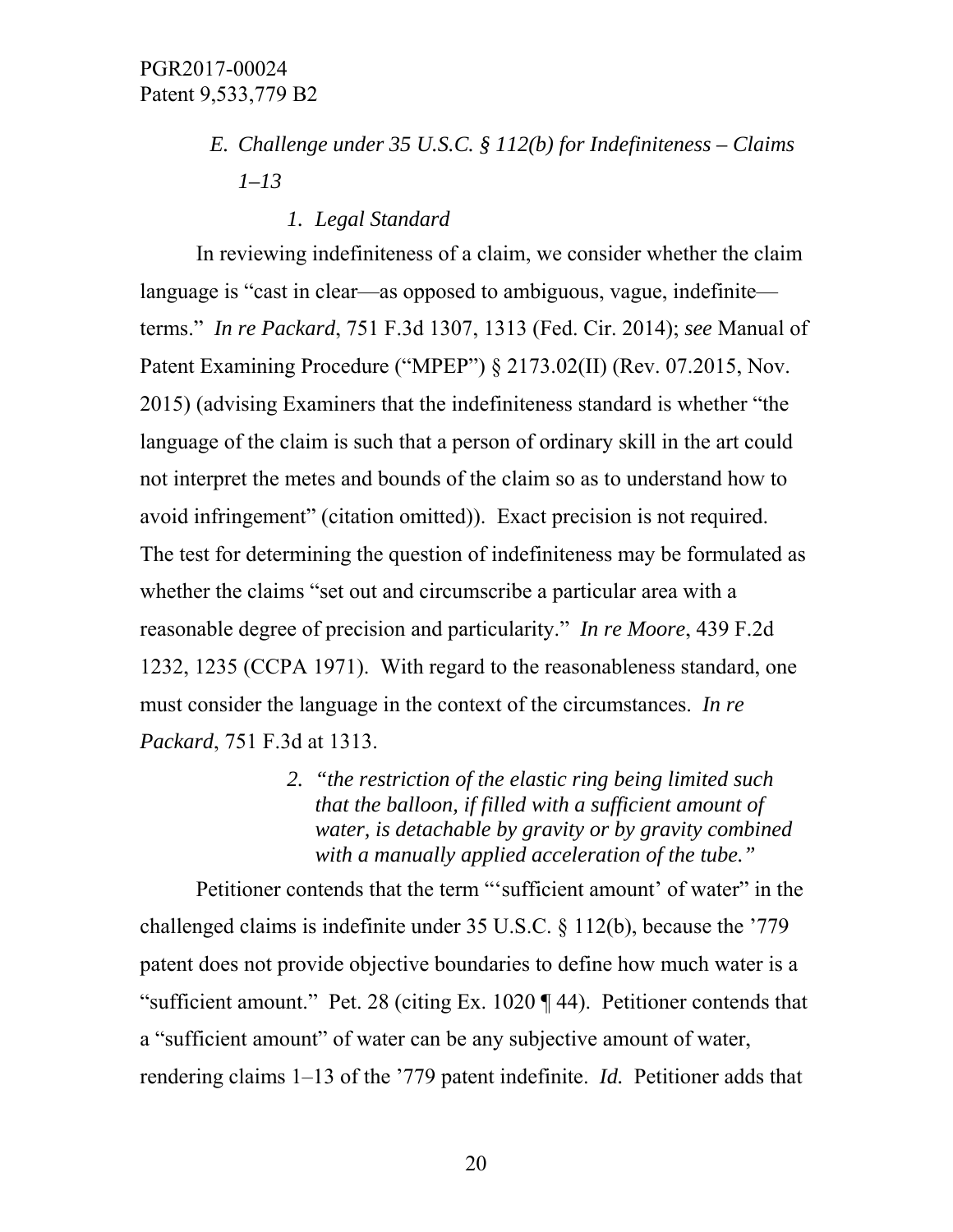$\overline{a}$ 

whether the balloons will release from the tubes depends upon a number of factors including the mass of the balloon when filled with a subjective amount of water and the value of the manually applied acceleration. *Id.*<sup>3</sup> (citing Ex.  $1020 \text{ } \sqrt{\frac{46}{}}$ ).

 Patent Owner responds that the claims themselves objectively define the "sufficient amount" of water limitation, because the container is filled with a sufficient amount of water when it detaches "by gravity or by gravity" combined with a manually applied acceleration of the tube," as recited by the independent claims. Prelim. Resp. 42. Patent Owner further asserts that a person of ordinary skill in the art would know when the amount of water is sufficient "when it detaches from the tube." *Id.*

Based on our review of the record, including the claim language and the Specification of the '779 patent, we agree with Patent Owner's position. Here, the restriction of the claimed elastic ring is limited such that the balloon, if filled with a sufficient amount of water, is detachable by (1) gravity or (2) by gravity combined with a manually applied acceleration of the tube. Further, we agree with Patent Owner's explanation that a person of ordinary skill in the art would know when the amount of water has reached a "sufficient amount," because the elastic rings would allow detachment by gravity or by gravity and manually applied acceleration of the tube. *See* Prelim. Resp. 42. Indeed, the claim language itself provides the conditions

<sup>&</sup>lt;sup>3</sup> We note that Petitioner also argues that instituting on this ground would be consistent with our construction of "filled" in PGR2015-00018. Pet. 28. However, here, Petitioner's indefiniteness challenge is based on the "'sufficient amount' of water" claim language that is not at issue in PGR2015-00018 (i.e., "filled"). As such, we do not find the determinations in PGR2015-00018 to be controlling here.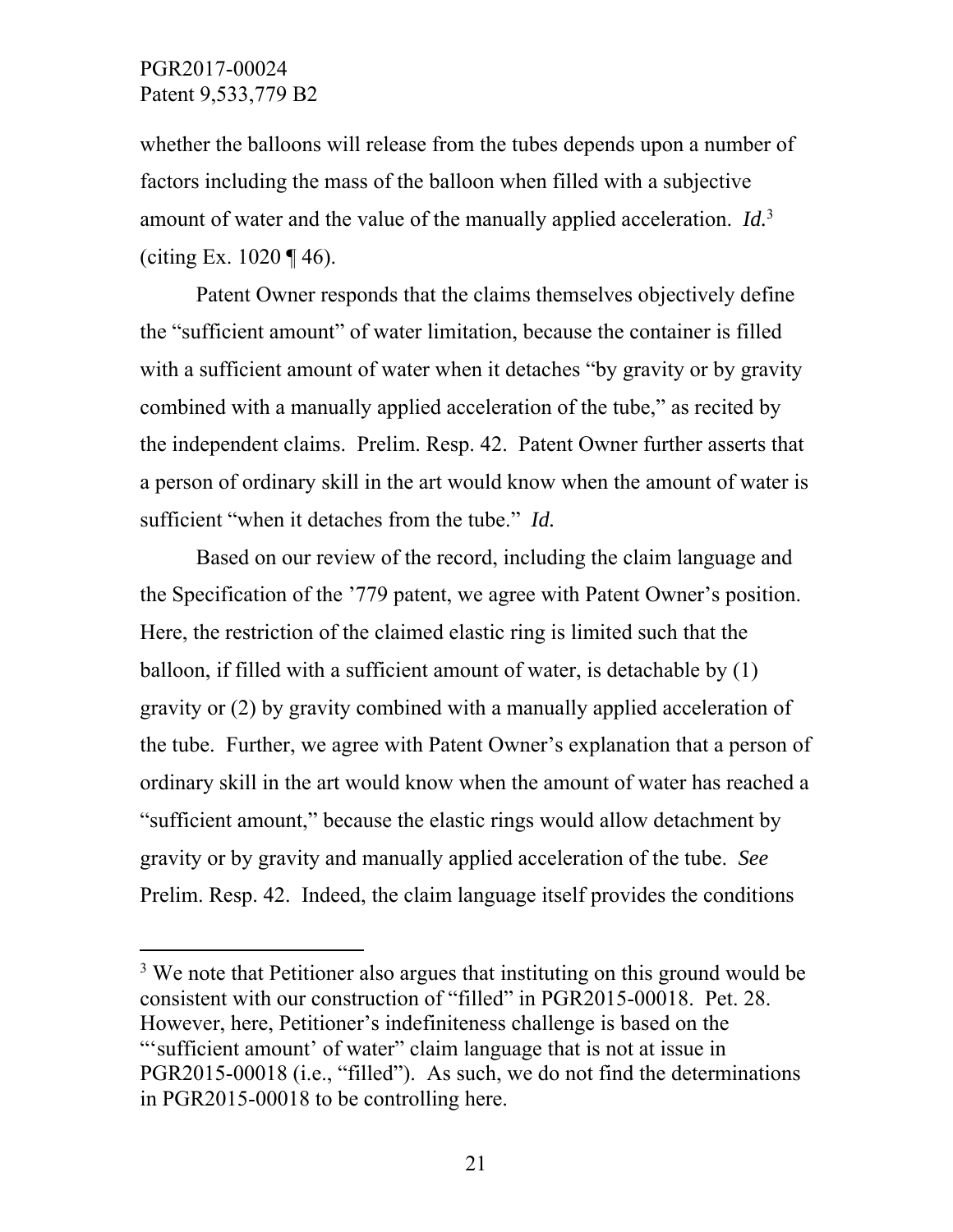for determining which elastic rings fall within, and outside, the scope of the claims based on the functional limitations recited in the claims.

This reading of claims 1–13 is consistent with the Specification of the '779 patent, which provides examples of how containers may be detached from tubes. These examples include having filled containers reach a threshold weight to slip off tubes due to gravity, and the application of an acceleration (i.e., shaking) on the housing tubes to detach containers from tubes. Ex. 1001, 3:59–60, 3:64–66, 4:2–4, 4:7–18. Moreover, that the limitation at issue covers a broad range of elastic fastener does not render it indefinite. Claim breadth does not equal indefiniteness. *See In re Miller*, 441 F.2d 689, 693 (CCPA 1971) ("[B]readth [of a claim] is not to be equated with indefiniteness.").

#### III. CONCLUSION

After due consideration of the record before and for the foregoing reasons, we deny institution of a post-grant review.

#### IV. ORDER

In consideration of the foregoing, it is hereby:

ORDERED that the Petition is denied as to all challenged claims of the '779 patent and no trial is instituted.